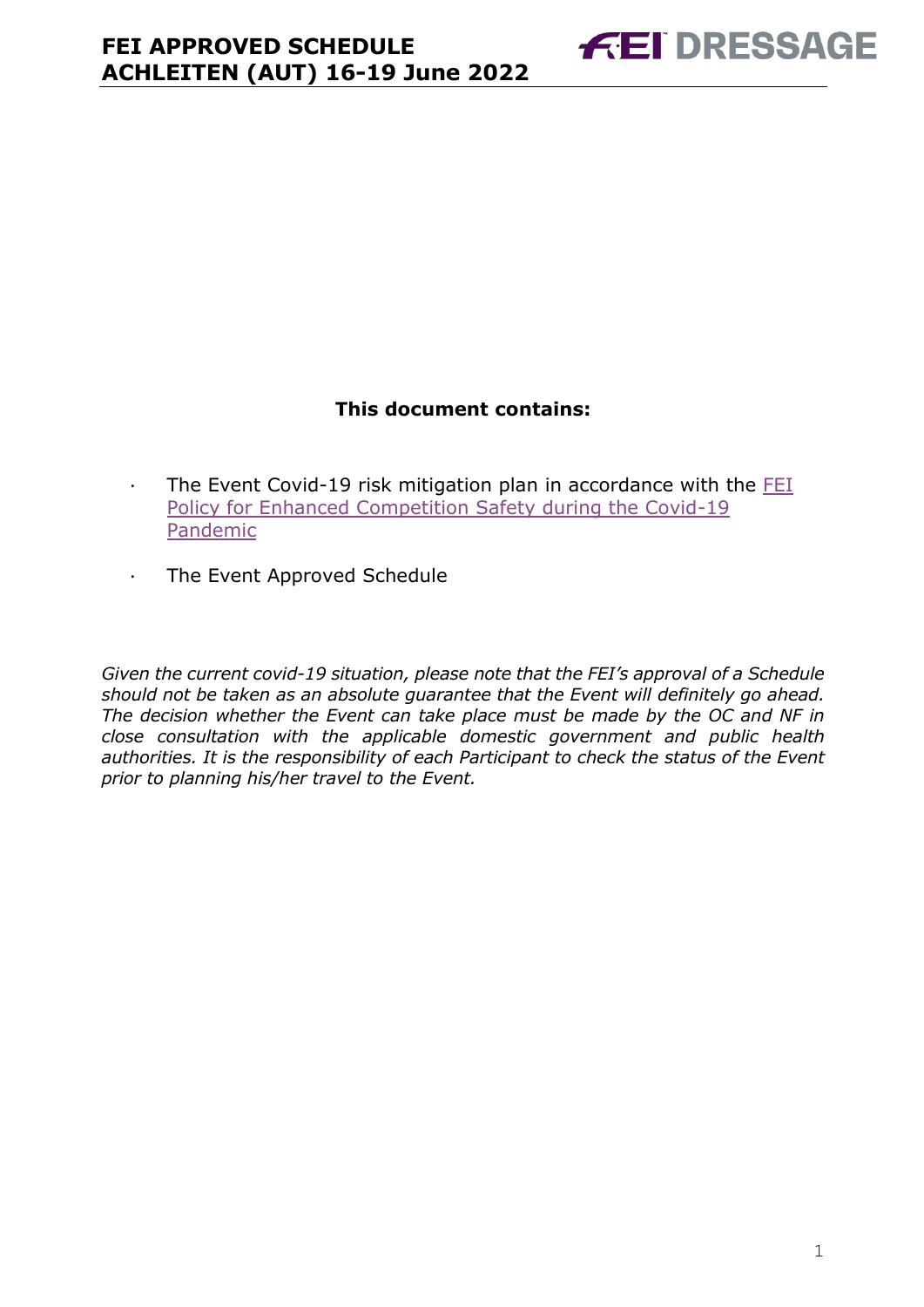### **Mitigation Plan.**

#### PROTECTIVE MEASURES RELATING TO COVID-19

Upon access to the showgrounds, competitors and accompanying persons agree to comply with the following safety regulations:

(1) All official requirements under the current Austrian Act on Epidemics and the pertinent regulations in force at the time of the competition must be observed by all those attending!

Travel to the event is subject to the rules of conduct in public and private spaces as specified by the crisis management team of the Austrian federal government: A safe distance of at least two meters from other persons must be kept.

(2) If required by the authorities, recent Covid-19 test results (no older than 3 days) must be provided. The instructions of security staff must be followed without exception! Failure to do so will result in expulsion.

(3) The competition will be public and will be open to spectators or visitors.

(4) In all contacts with other persons, the minimum distance of 2 meters must strictly be adhered to. Persons living in a common household are not subject to this rule. Group gatherings should be avoided.

(5) Sufficient quantities of hand sanitizer and disposable towels will be provided in the sanitary facilities. Washing and disinfecting hands is recommended immediately when entering the facilities, as well as regularly while on the grounds.

(06) Food and beverages will be available at the take-away restaurant on the show grounds. Outdoor seating with sufficient spacing between tables will be provided.

(07) The show office must not be accessed. In exceptional cases, it will be possible to speak to the persons in the entries office behind a protective pane. All necessary information may be obtained by phone or online.

(08) Participants attend at their own risk and on their own responsibility. The OC will assume no liability. Competitors will be personally responsible for any and all damage to third parties caused by themselves, their employees or their horses.

(09) Third-party liability insurance must be in place for each horse in the competition and proof thereof must be furnished, if necessary.

(10) Dogs must be kept on a leash on the entire show grounds.

(11) Persons who feel ill or show signs and symptoms of illness must refrain from entering the showground.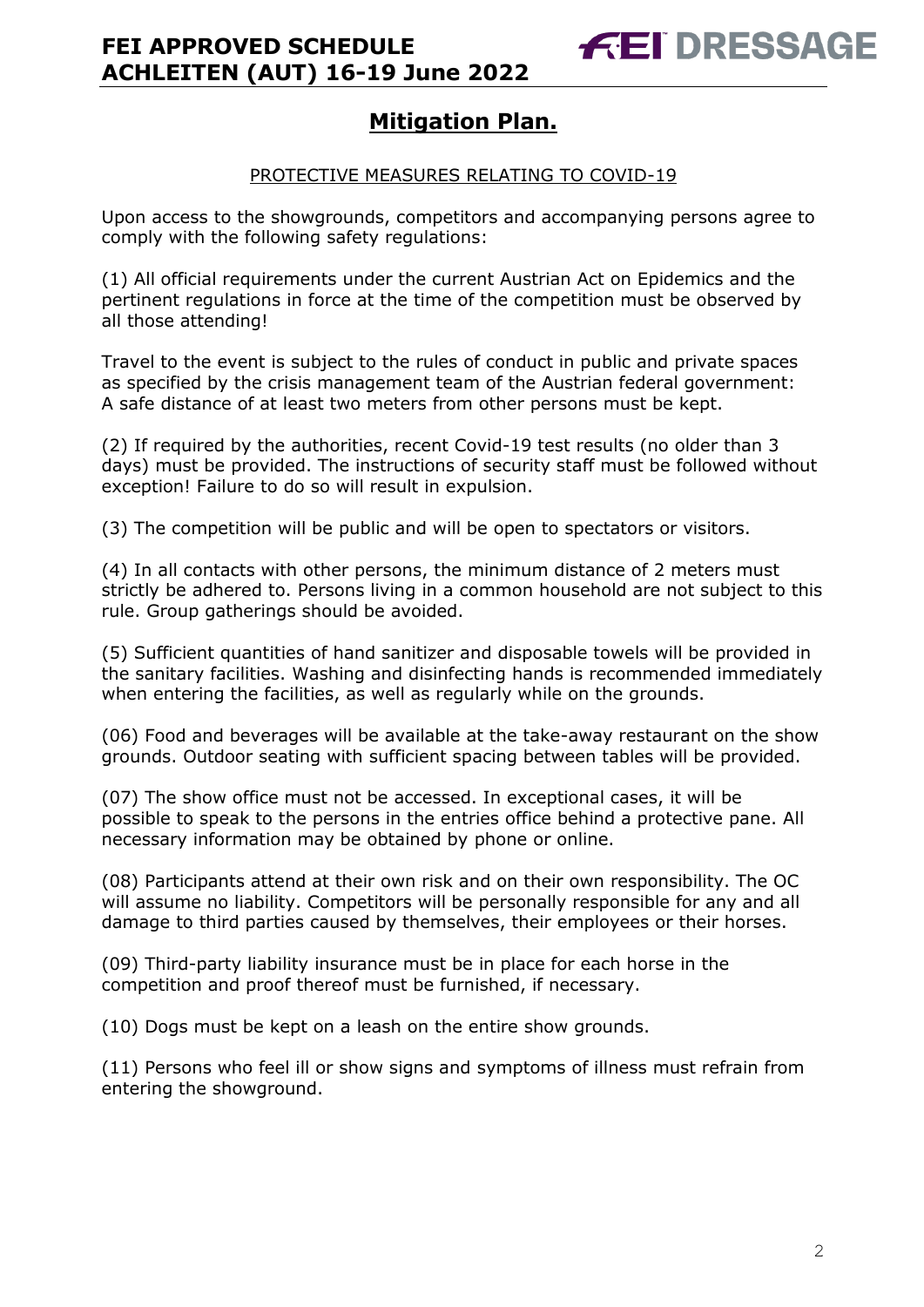#### **GENERAL RULES**

- Wash your hands frequently! Regularly and thoroughly wash your hands with soap or clean them with disinfectant.

- Keep your distance! Maintain at least 2 metres (6 feet) distance between yourself and all other persons who are coughing or sneezing

- Do not touch eyes, nose and mouth! Hands can pick up viruses and transfer the virus to your face!

- Practice respiratory hygiene! Cover your mouth and nose with your bent elbow or tissue when you cough or sneeze.

All info and forms can be read and downloaded at <https://next.horse-events.at/eda21/health>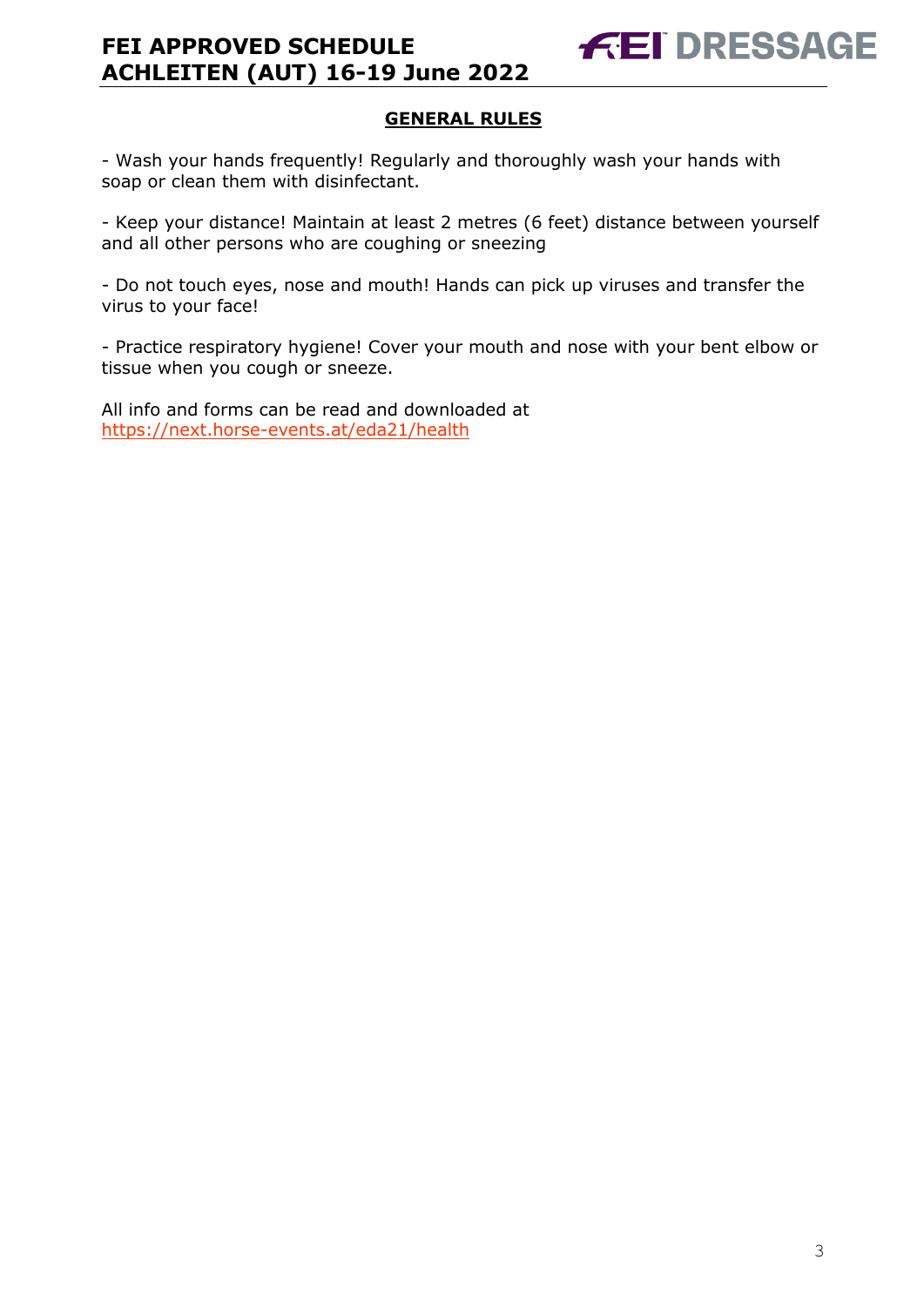### **I. DENOMINATION OF EVENT**



## <span id="page-3-0"></span>**II. GENERAL CONDITIONS**

- FEI Statutes, 24<sup>th</sup> edition, effective 17 November 2021.
- FEI General Regulations, 24<sup>th</sup> edition, 1<sup>st</sup> January 2020, updates effective 1<sup>st</sup> January 2022.
- FEI Veterinary Regulations,  $14<sup>th</sup>$  edition, effective  $1<sup>st</sup>$  January 2018, updates effective 1<sup>st</sup> January 2022.
- **- FEI Dressage Rules (25 th edition, effective 1st January 2014, including updates 1 st January 2022) and if applicable the FEI Dressage World CupTM Rules 2021/2022 and 2022/2023 and FEI Dressage Nations CupTM Rules 2022.**
- Equine Anti-Doping and Controlled Medication Regulations (EADCMR), 3rd Edition, effective 1<sup>st</sup> January 2021.
- FEI Anti-Doping Rules for Human Athletes (ADRHA), based upon the 2021 WADA Code, effective 1<sup>st</sup> January 2021.
- The FEI Policy for Enhanced Competition Safety during the Covid-19 Pandemic, effective as of 1 July 2020 and until further notice.
- Given the current Covid-19 situation, please note that the FEI's approval of a Schedule should not be taken as an absolute guarantee that the Event will definitely go ahead. The decision whether the Event can take place must be made by the OC and NF in close consultation with the applicable domestic government and public health authorities. It is the responsibility of each Participant to check the status of the Event prior to planning their travel to the Event.
- All subsequent published revisions, the provisions of which will take precedence.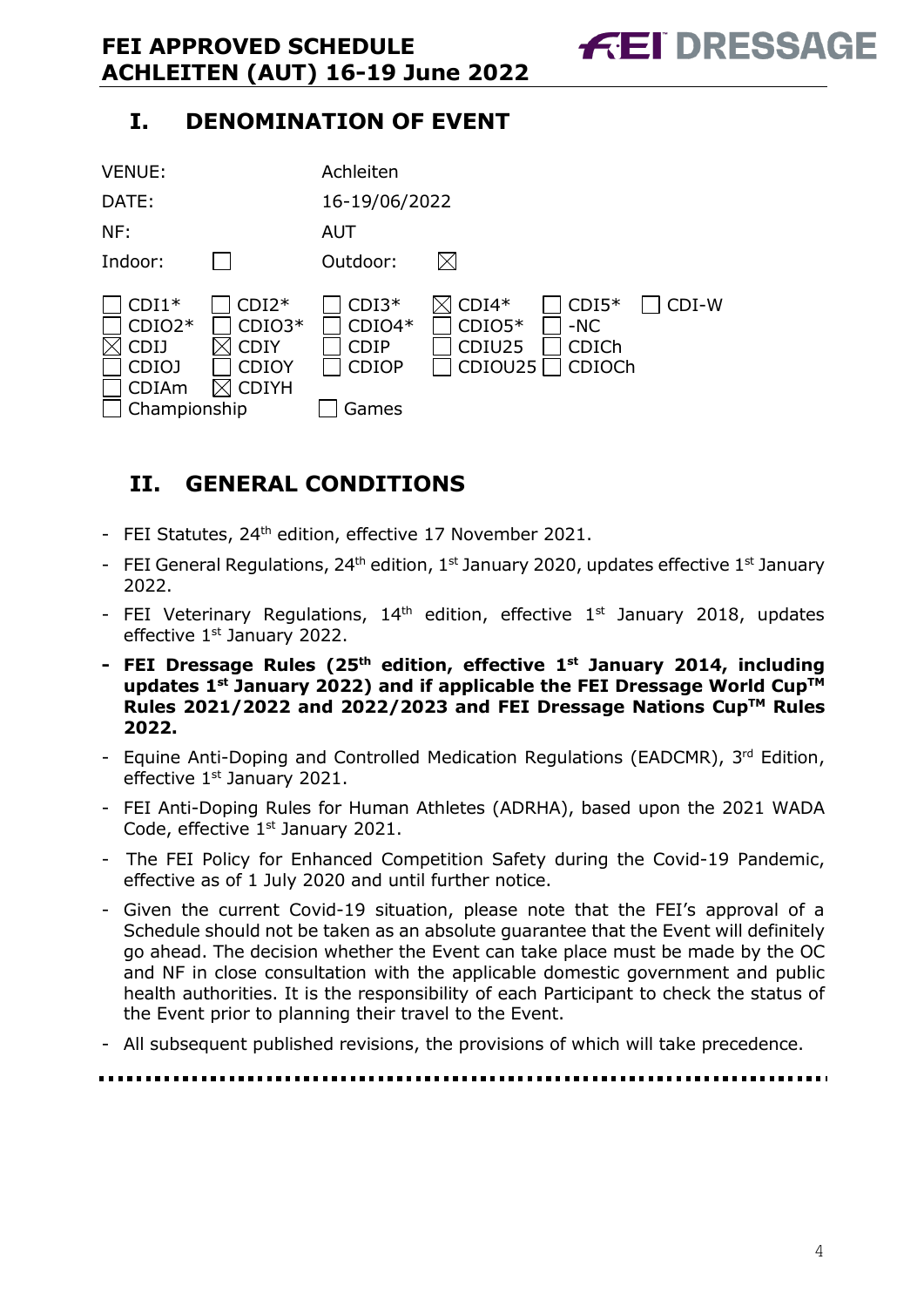**FEI DRESSAGE** 

Approved by the FEI, Lausanne, on 01/04/2022. Updated 04/04/2022 Covid-19. Updated 16/05/2022.

↸ 210

Bettina De Rham. FEI Dressage Director.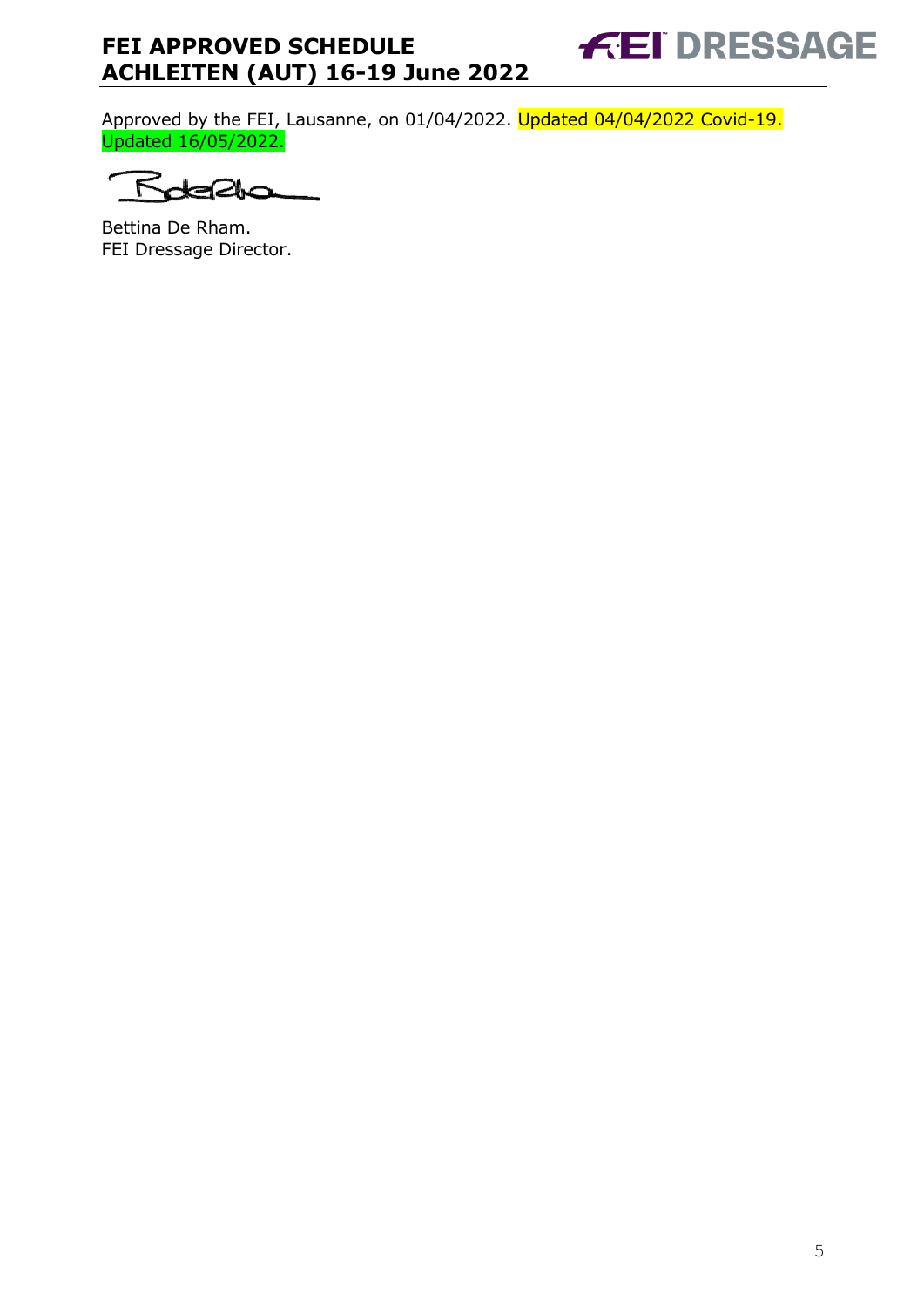## **TABLE OF CONTENTS**

FEI APPROVED SCHEDULE

**ACHLEITEN (AUT) 16-19 June 2022** 

| $\mathbf{I}$ . |                                                                                        |                                                                                                                               |  |
|----------------|----------------------------------------------------------------------------------------|-------------------------------------------------------------------------------------------------------------------------------|--|
| II.            |                                                                                        |                                                                                                                               |  |
|                |                                                                                        | III. THE FEI CODE OF CONDUCT FOR THE WELFARE OF THE HORSE 8                                                                   |  |
| IV.            | 1.<br>2.<br>3.                                                                         |                                                                                                                               |  |
| V.             |                                                                                        |                                                                                                                               |  |
|                |                                                                                        |                                                                                                                               |  |
|                | 1.<br>4.                                                                               | 2.<br>3.<br>ADDITIONAL FEES/CHARGES BY ORGANISING COMMITTEE:  12<br>DEGREE OF DIFFICULTY - FLOORPLAN GRAND PRIX FREESTYLE  13 |  |
|                |                                                                                        |                                                                                                                               |  |
| IX.            |                                                                                        |                                                                                                                               |  |
|                | 2.                                                                                     |                                                                                                                               |  |
| XI.            | 1.                                                                                     | LOGISTICAL/ADMINISTRATIVE/TECHNICAL INFORMATION21                                                                             |  |
|                | 2.<br>3.<br>4.<br>5.<br>6.<br>7.<br>8.<br>9.<br>10.<br>11.<br>12.<br>13.<br>14.<br>15. | LOCAL TRANSPORTATION - ARRANGEMENTS FROM HOTEL TO                                                                             |  |
|                |                                                                                        |                                                                                                                               |  |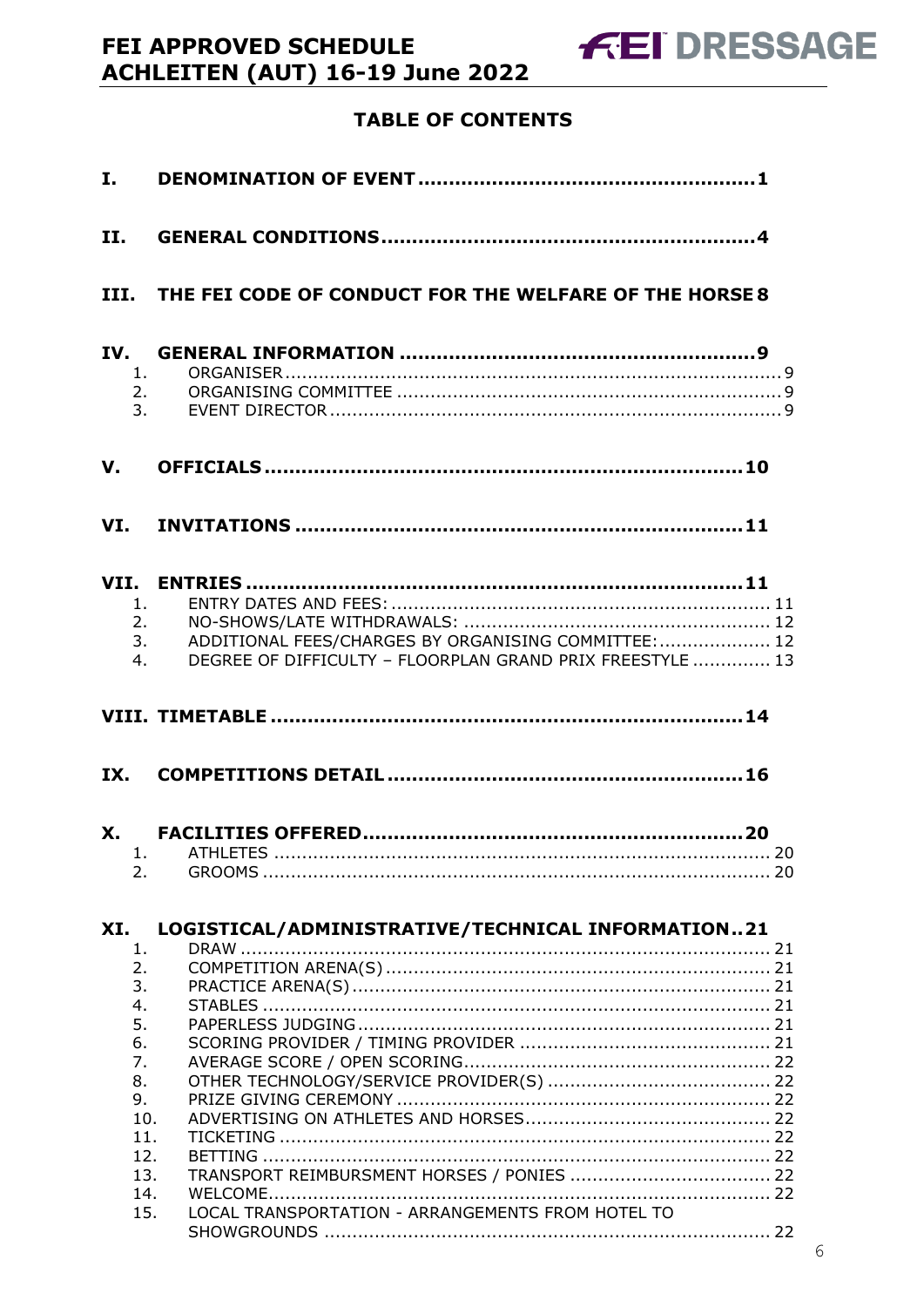| 16. ENTRY RIGHT TO SHOWGROUNDS/ACCREDITED PERSONS  23 |  |
|-------------------------------------------------------|--|
|                                                       |  |

| $\mathbf{1}$                                                           |  |
|------------------------------------------------------------------------|--|
| 2.                                                                     |  |
| 3.                                                                     |  |
| 4.                                                                     |  |
|                                                                        |  |
|                                                                        |  |
| $\overline{7}$ .<br>VENUE ARRIVAL INFORMATION & FITNESS TO COMPETE  25 |  |
| EQUINE ANTI-DOPING AND CONTROLLED MEDICATION PROGRAMME                 |  |
|                                                                        |  |
|                                                                        |  |

|    | 1. THE FEI POLICY FOR ENHANCED COMPETITION SAFETY DURING THE |  |
|----|--------------------------------------------------------------|--|
|    |                                                              |  |
| 2. |                                                              |  |
| 3. |                                                              |  |
| 4. |                                                              |  |
| 5. |                                                              |  |
|    | 6. ADDITIONAL INFORMATION FROM THE ORGANISER  30             |  |
|    |                                                              |  |

| XV. |  |
|-----|--|
|     |  |
|     |  |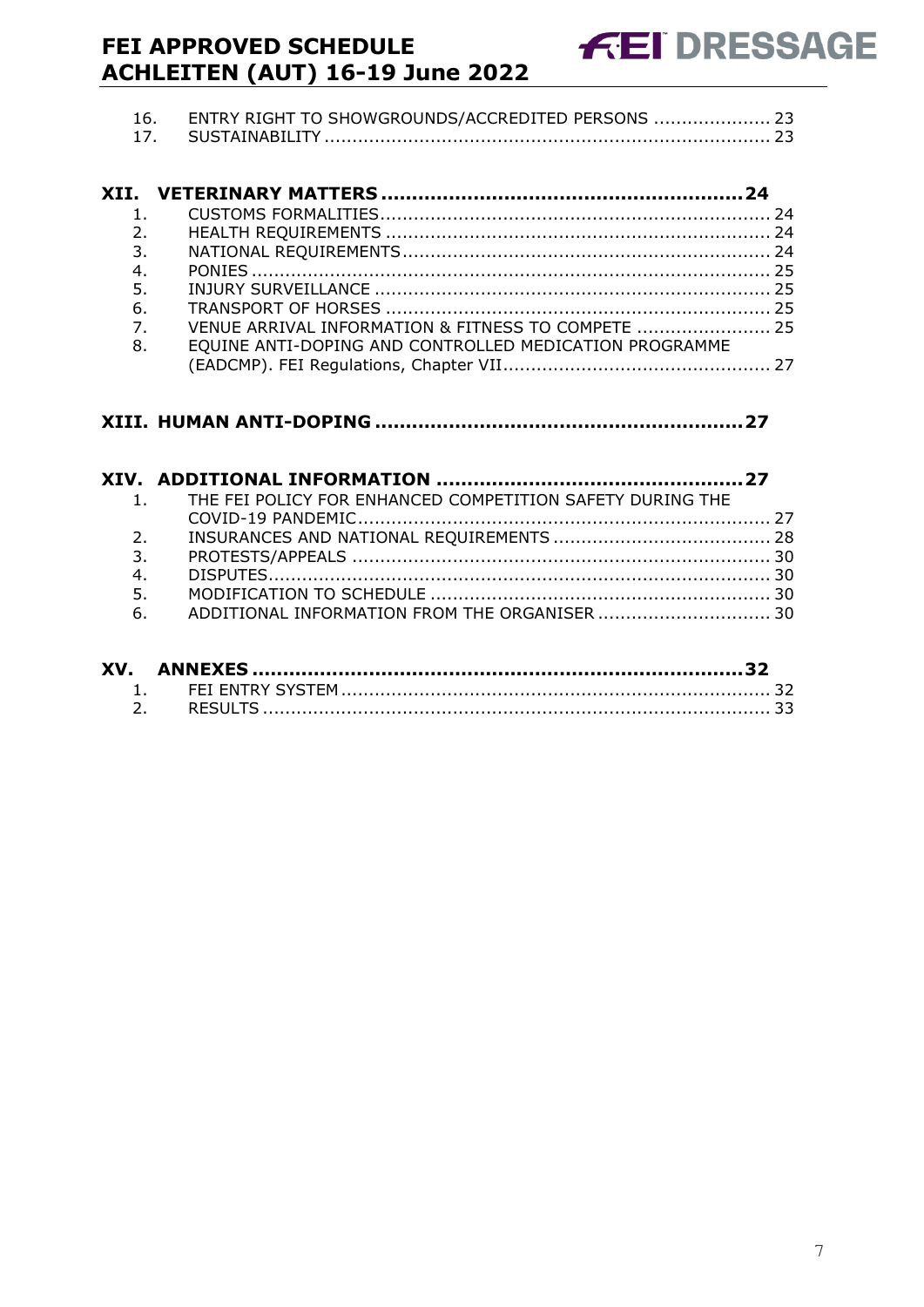### <span id="page-7-0"></span>**III. THE FEI CODE OF CONDUCT FOR THE WELFARE OF THE HORSE**

The Fédération Equestre Internationale (FEI) expects all those involved in international equestrian sport to adhere to the FEI's Code of Conduct and to acknowledge and accept that at all times the welfare of the horse must be paramount and must never be subordinated to competitive or commercial influences.

- 1. At all stages during the preparation and training of competition horses, welfare must take precedence over all other demands. This includes good horse management, training methods, farriery and tack, and transportation.
- 2. Horses and athletes must be fit, competent and in good health before they are allowed to compete. This encompasses medication use, surgical procedures that threaten welfare or safety, pregnancy in mares and the misuse of aids.
- 3. Events must not prejudice horse welfare. This involves paying careful attention to the competition areas, ground surfaces, weather conditions, stabling, site safety and fitness of the horse for onward travel after the event.
- 4. Every effort must be made to ensure that horses receive proper attention after they have competed and that they are treated humanely when their competition careers are over. This covers proper veterinary care, competition injuries, euthanasia and retirement.
- 5. The FEI urges all involved with the sport to attain the highest levels of education in their areas of expertise.

A full copy of this Code can be obtained from the Fédération Equestre Internationale, Chemin de la Joliette 8, CH-1006 Lausanne, Switzerland. Telephone: +41 21 310 47 47. The Code is available in English. The Code is also available on the FEI's website: <http://inside.fei.org/>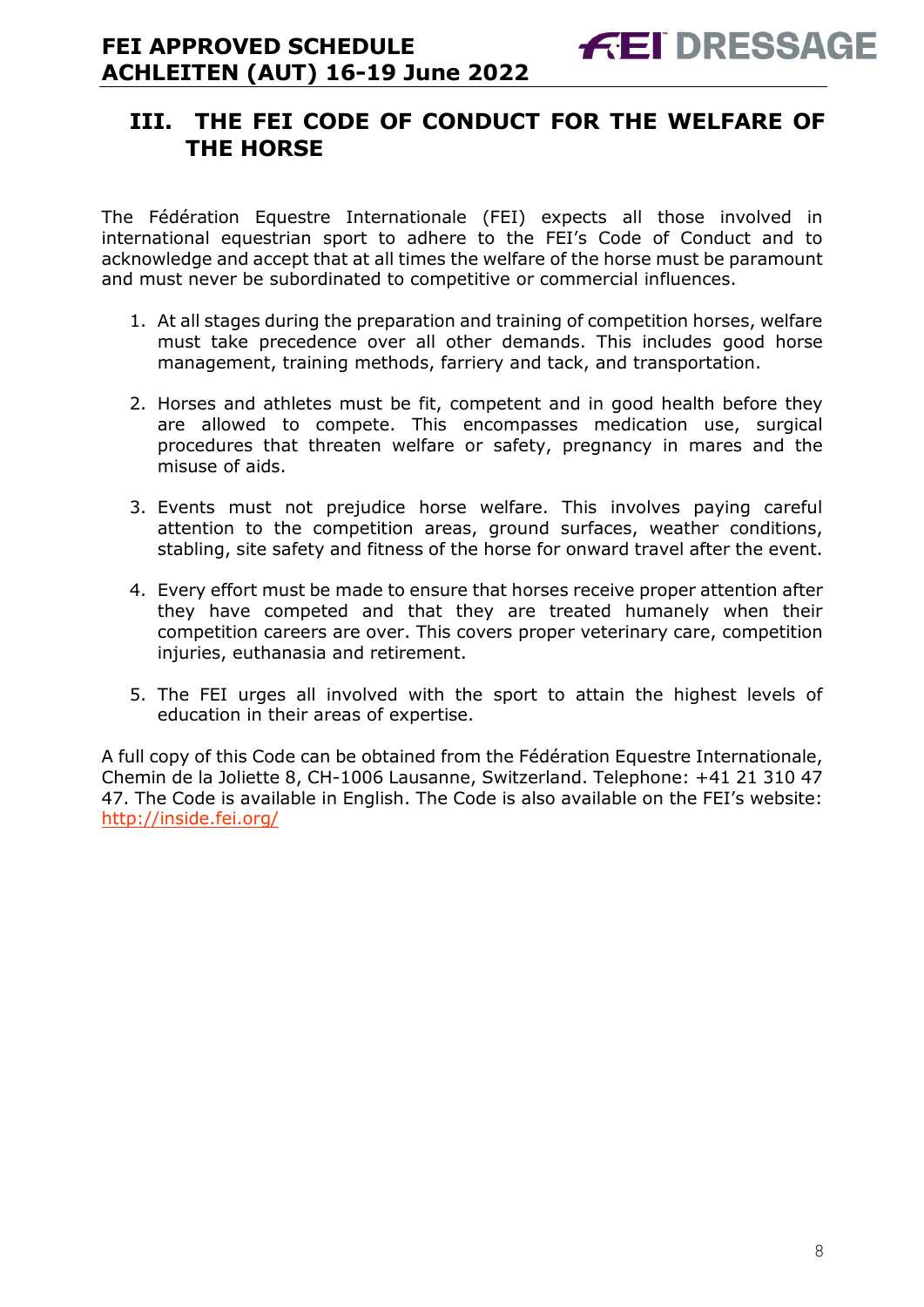**FEI DRESSAGE** 

### <span id="page-8-0"></span>**IV. GENERAL INFORMATION**

#### <span id="page-8-1"></span>**1.ORGANISER**

| Name:      | Reitclub Schloss Achleiten |
|------------|----------------------------|
| Address:   | Achleiten 1, A-4532 Rohr   |
| Telephone: | +491713311267              |
| Email:     | acm.baur@t-online.de       |
| Website:   | www.achleiten.at           |

| <b>Contact Details Show Ground:</b>                                        |                           |  |  |  |  |
|----------------------------------------------------------------------------|---------------------------|--|--|--|--|
| Address:                                                                   | Achleiten 1, A-4532 Rohr  |  |  |  |  |
| Telephone:                                                                 | +43725850558              |  |  |  |  |
| <b>GPS Coordinates:</b>                                                    | N48.4.0.543/014.11.24.406 |  |  |  |  |
| Accessibility details (directions by road, nearest airport/train station): |                           |  |  |  |  |
| Linz Blue Danube Airport approx. 26 km, Train Station Rohr-Bad Hall 2 km.  |                           |  |  |  |  |

#### <span id="page-8-2"></span>**2.ORGANISING COMMITTEE**

| Honorary President:                       | N/A            |
|-------------------------------------------|----------------|
| President of the event: Sissy Max-Theurer |                |
| Show Secretary:                           | Doris Wenczel  |
| Press Officer:                            | Daniel Winkler |

#### <span id="page-8-3"></span>**3.EVENT DIRECTOR**

| Name:      | <b>Thomas Baur</b>                           |
|------------|----------------------------------------------|
| Address:   | Geschwister-Scholl-Str. 19, D-88400 Biberach |
| Telephone: | +491713311267                                |
| Mobile:    | +491713311267                                |
| Email:     | acm.baur@t-online.de                         |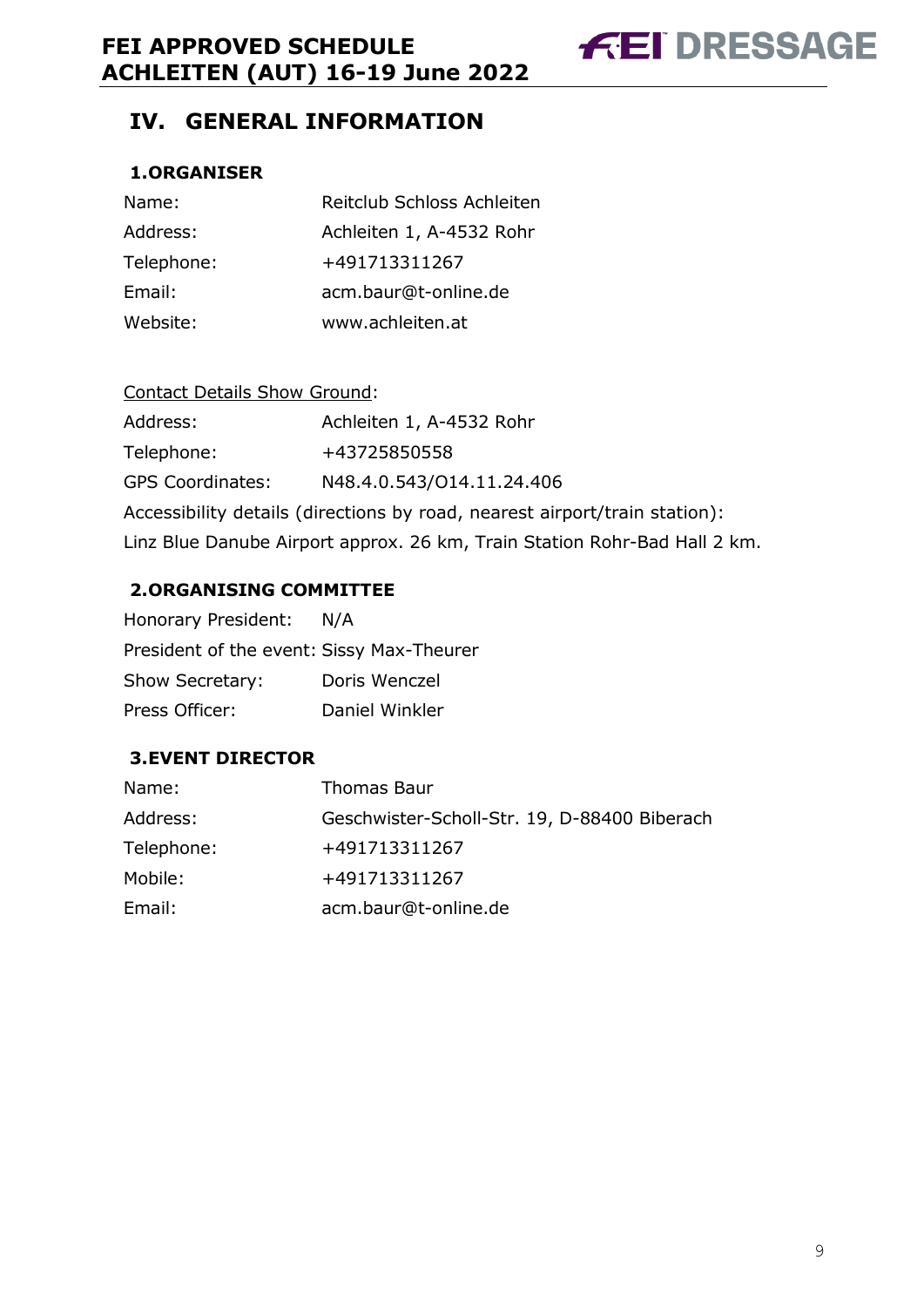### **V. OFFICIALS**

Please note that the schedule has been approved under the provision that all appointed Officials have successfully passed the on-line FEI Competency Evaluation Test.

**FEI DRESSAGE** 

<span id="page-9-0"></span>

| Ref.                    | <b>Panel</b>                | <b>Function</b>                                               | <b>FEI ID</b> | <b>Name</b>          | <b>NF</b>  | Level          | <b>Contact Email</b>            |
|-------------------------|-----------------------------|---------------------------------------------------------------|---------------|----------------------|------------|----------------|---------------------------------|
|                         |                             | Ground Jury President                                         | 10052348      | Thomas Lang          | <b>AUT</b> | $5*/YH$        | thomaslang6@icloud.com          |
|                         |                             | Ground Jury Member                                            | 10053735      | Dr. Evi Eisenhardt   | <b>GER</b> | $5*/YH$        | evi.eisenhardt@online.de        |
|                         |                             | Ground Jury Member                                            | 10135389      | Alice Schwab         | <b>AUT</b> | $4*$           | a.schwab@oeps.at                |
| 1                       | Ground Jury                 | Ground Jury Member                                            | 10135004      | Gabriela Valerianova | <b>CZE</b> | $4*/YH$        | valerianova@email.cz            |
|                         |                             | Ground Jury Member                                            | 10000045      | Peter Storr          | <b>GBR</b> | $5*/YH$        | peterstorrdressage@gmail.com    |
|                         |                             | Foreign Judge                                                 | 10052580      | Carlos Lopes         | <b>POR</b> | $4*/YH$        | carlos@carloslucaslopes.com     |
| $\overline{\mathbf{2}}$ | Foreign Technical Delegate  | Foreign Technical Delegate                                    |               |                      |            |                |                                 |
| 3                       | <b>Chief Steward</b>        | Chief Steward                                                 | 10083369      | Petra Choc           | <b>AUT</b> | 3              | petra.choc@jergitsch.at         |
|                         | <b>Assistant Stewards</b>   | <b>Assistant Steward</b>                                      | 10183771      | Doris Staudinger     | <b>AUT</b> | $\mathbf{1}$   | office@holzofen-leberkaes.at    |
| 4                       |                             | <b>Assistant Steward</b>                                      | 10053088      | Ursula Veith         | <b>GER</b> | $\overline{2}$ | ursula-veith@t-online.de        |
|                         | FEI Veterinary Delegate     | Veterinary Delegate                                           | 10051113      | Dr.Karin Himmelmayer | <b>AUT</b> | 3              | karin.himmelmayer@vetclinic.at  |
|                         |                             | Additional Veterinary Delegate                                |               |                      |            |                |                                 |
| 5                       | FEI Veterinary Commission   | Veterinary Commission President                               |               |                      |            |                |                                 |
|                         |                             | Foreign Veterinary Delegate                                   |               |                      |            |                |                                 |
|                         |                             | Veterinary Commission Member                                  |               |                      |            |                |                                 |
|                         |                             | Veterinary Services Manager                                   | 10086347      | Dr. Ursula Barth     | <b>AUT</b> |                | jump@chello.at                  |
|                         | Veterinary Services Manager |                                                               | 10086347      | Dr. Ursula Barth     | <b>AUT</b> |                | +436641032432<br>jump@chello.at |
| 6                       | / Treating Veterinarian     | Permitted Treating Veterinarian<br>(one for every 200 horses) |               |                      |            |                | +436641032432                   |
|                         |                             | Permitted Treating Veterinarian<br>(one for every 200 horses) |               |                      |            |                |                                 |
| 7                       | Doctor/Medical Service      | Doctor/Medical Service                                        |               | Rotes Kreuz          | <b>AUT</b> |                | 144                             |
| 8                       | Farrier                     | Farrier                                                       |               | Josef Frech          | <b>AUT</b> |                | +436642838383                   |
| 9                       | NF Delegate                 | NF Delegate (if applicable)                                   |               |                      |            |                |                                 |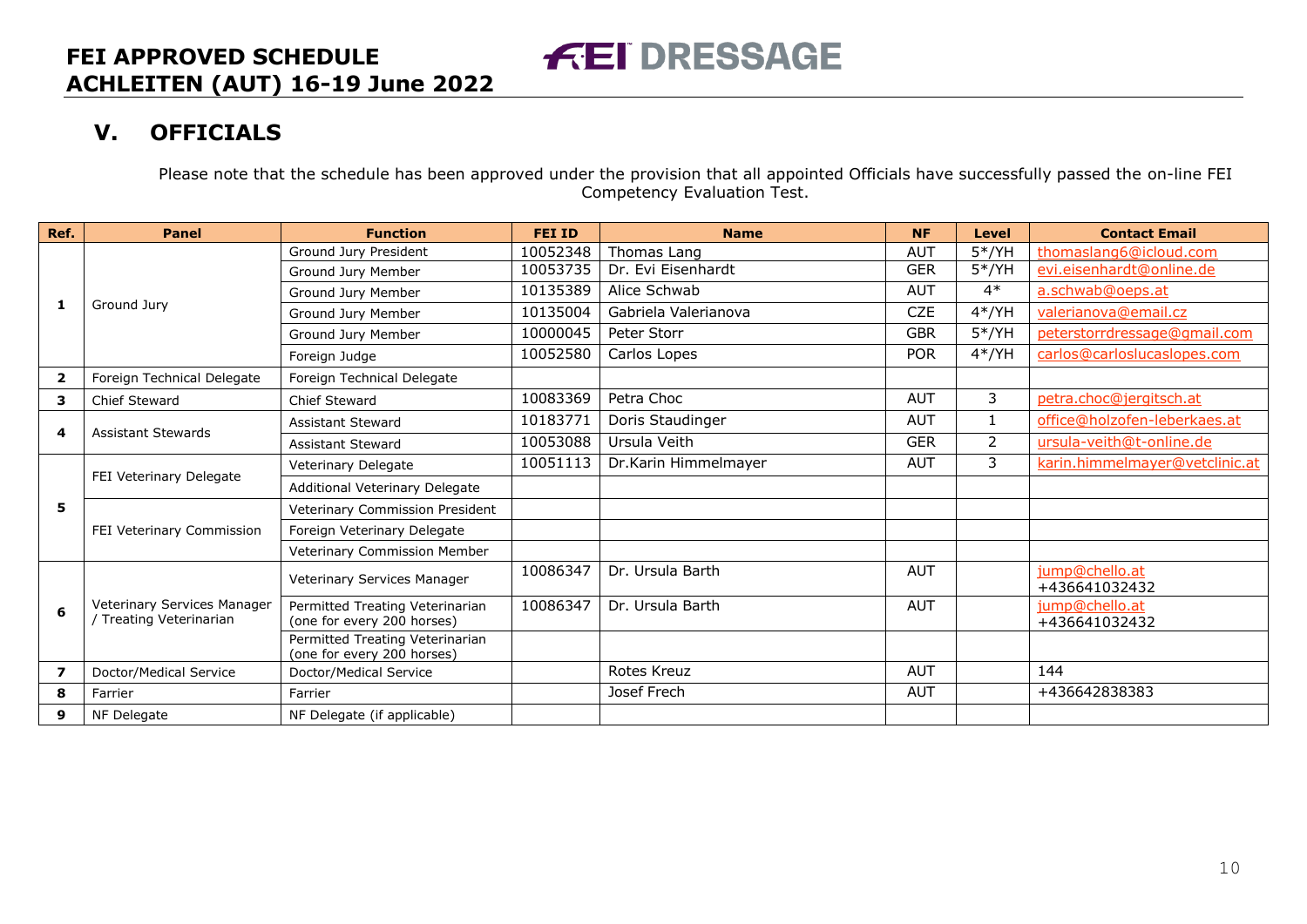# **FEI DRESSAGE**

## <span id="page-10-0"></span>**VI. INVITATIONS**

Number of NFs invited: 6 Reserve NFs: DEN/GBR/ITA Total Number of athletes: min. 12 for the CDI4\* and

State which NFs are invited:  $AUT/CZE/GER/HUN/POL/SUI$  min. 12 for CDIYH, CDIJ and **CDIY COLLECTION** 

Number of home athletes: min. 6 Number of athletes per NF: 2 or more Number of horses per athlete: 1 CDI4\* per tour

 2 for CDIYH (per age category) 2 for CDIJ and CDIY Overall max. 3 per rider

Athletes are invited by the Organiser through their NF.

One (1) groom per athlete.

### <span id="page-10-1"></span>**VII. ENTRIES**

- You must use the FEI Entry System for all categories of this Event: [https://entry.fei.org/index.php?page=PFO\\_Entries\\_NF\\_EventSearch](https://entry.fei.org/index.php?page=PFO_Entries_NF_EventSearch)
- You will find additional documentation on: <https://inside.fei.org/fei/your-role/it-services/it-platforms/fei-entry-system>
- All Athletes and Horses participating in any International Competition must be registered with the FEI.
- Athletes and/or Horses present at the Event without having been entered through the FEI's Online Entry System will automatically be disqualified unless compelling circumstances warrant otherwise.

### <span id="page-10-2"></span>**1.ENTRY DATES AND FEES:**

#### **Deadlines for entries**

Definite Entries: 02/06/2022

Last date for substitutions: 16/06/2022

Entries have to be in accordance with the FEI Dressage Rules, Art. 423 and the FEI General Regulations, Art. 116.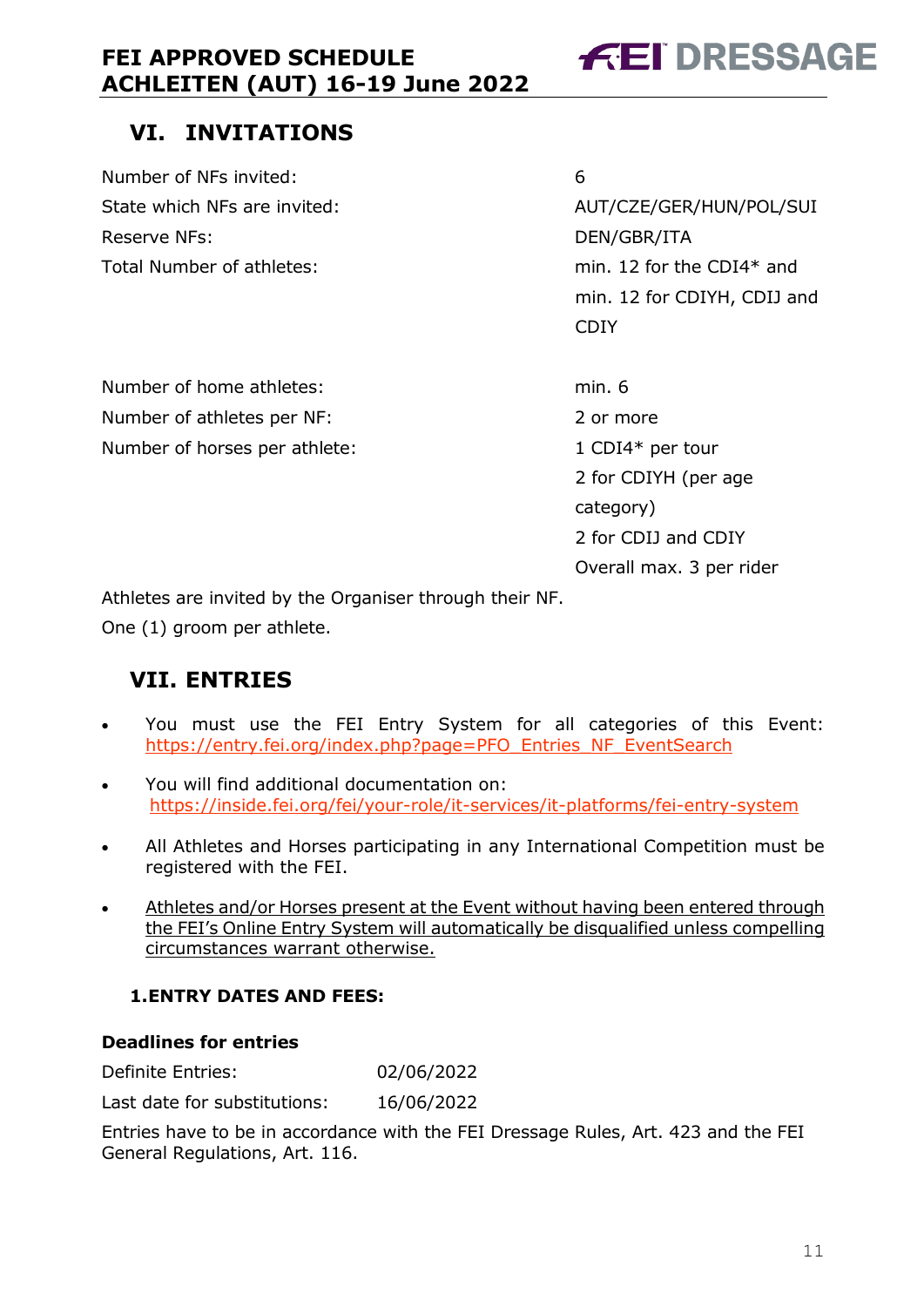**Entry fee per horse**: CDI4\* EUR 500 - CDIYH/CDIJ/CDIY EUR 300 Stabling fee per horse (if any): incl. Starting fee per horse (if any): incl. **VAT**: n/a **Total fee per horse: CDI4\* EUR 500 - CDIYH/CDIJ/CDIY EUR 300**

Entry fees have to be paid in advance till date of definite entry to: Sparkasse Neuhofen IBAN: AT85 2032 6018 0006 1770 BIC: SPNKAT21XXX All formentioned amounts are including VAT

#### <span id="page-11-0"></span>**2.NO-SHOWS/LATE WITHDRAWALS:**

**NB:** In the case of withdrawals after the date of definite entries or no-shows the athlete or the respective NF will be held liable to reimburse the Organiser for the actual financial loss incurred by the Organiser (i.e., stabling and hotel expenses) as a result of the late withdrawal or no-show.

Amount charged: Total amount of Entry Fee

#### <span id="page-11-1"></span>**3.ADDITIONAL FEES/CHARGES BY ORGANISING COMMITTEE:**

All other fees must be listed hereunder with the details of the amounts to be charged and approved by the FEI. Only fees approved by the FEI and listed in the approved Schedule can be charged by the Organiser.

EADCMP Fee:

Included in compulsory entry fee  $\Box$  Not included in compulsory entry fee  $\boxtimes$ 

**FEI DRESSAGE** 

Lower-Level Events (CIMs) CHF 18 per horse per event (For definition of CIMs see Appendix E of the FEI General Regulations) Higher-Level Events CHF 25 per horse per event (All other events not defined as CIM)

Electricity (upon request): EUR 50 Manure disposal: EUR 40 Hay: EUR 8 Straw: EUR 7 Shavings: EUR 15 Other (please specify): Tack box EUR 250 **Training horses are not permitted**

#### **All aforementioned amounts are including VAT**

VAT Number of the Organiser: 151/3962 Finanzamt Linz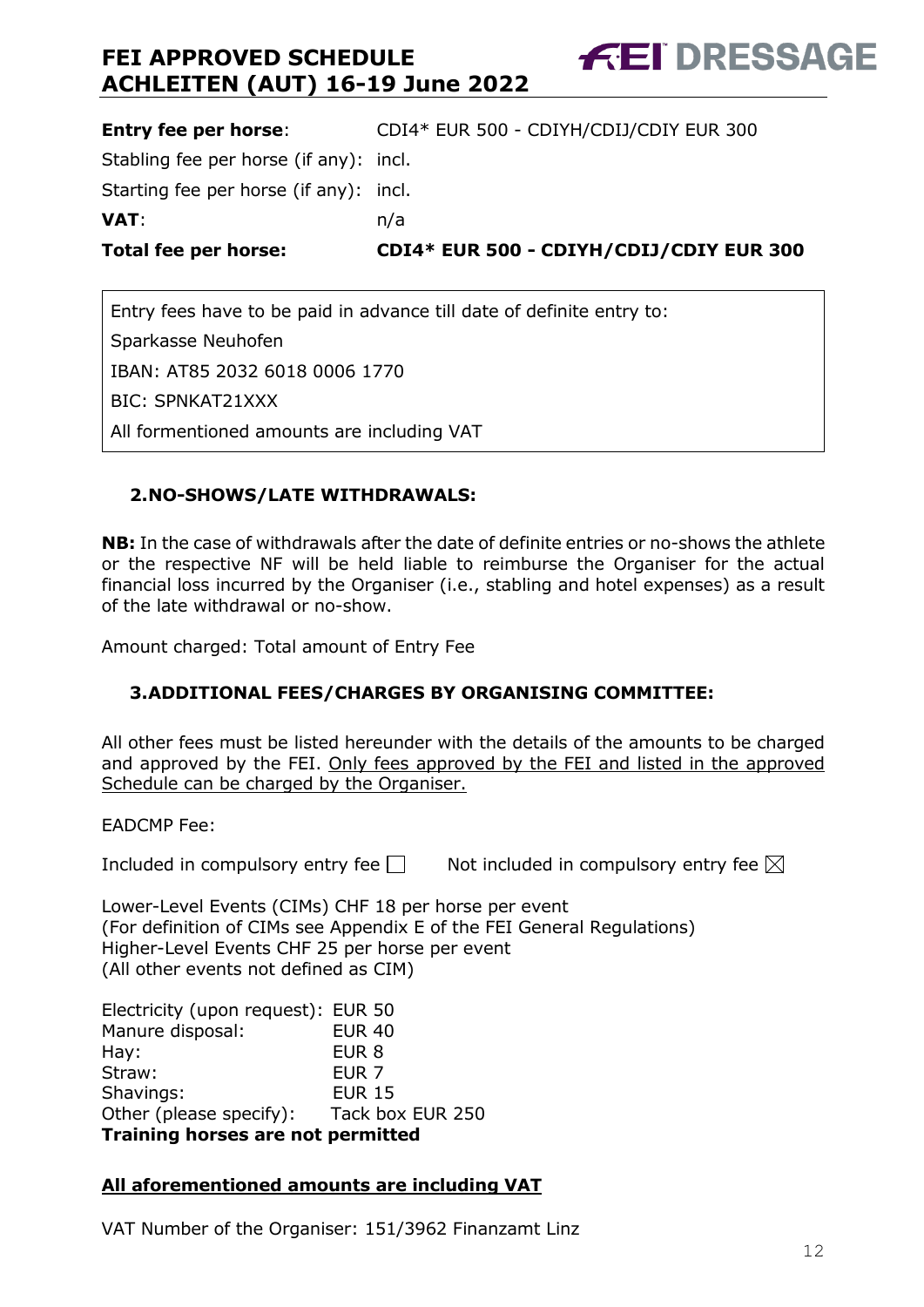**FEI DRESSAGE** 

Entry fees have to be paid in advance till date of definite entry to:

Sparkasse Neuhofen

IBAN: AT85 2032 6018 0006 1770

BIC: SPNKAT21XXX

All formentioned amounts are including VATSquare for Organiser to include additional details if necessary

#### <span id="page-12-0"></span>**4. DEGREE OF DIFFICULTY – FLOORPLAN GRAND PRIX FREESTYLE**

 $\Box$  DoD will be used.  $\boxtimes$  DoD will not be used.  $\Box$  Not Applicable. Athletes are required to login using their own credentials on to [http://dressagefreestyle.fei.org](http://dressagefreestyle.fei.org/) to create or assign their Grand Prix Freestyle floorplan at the latest 2 hours prior to:

 $\Box$  the horse inspection.

 $\Box$  the draw of the Grand Prix (CDIs/CDIOs) / Short Grand Prix (CDI-Ws).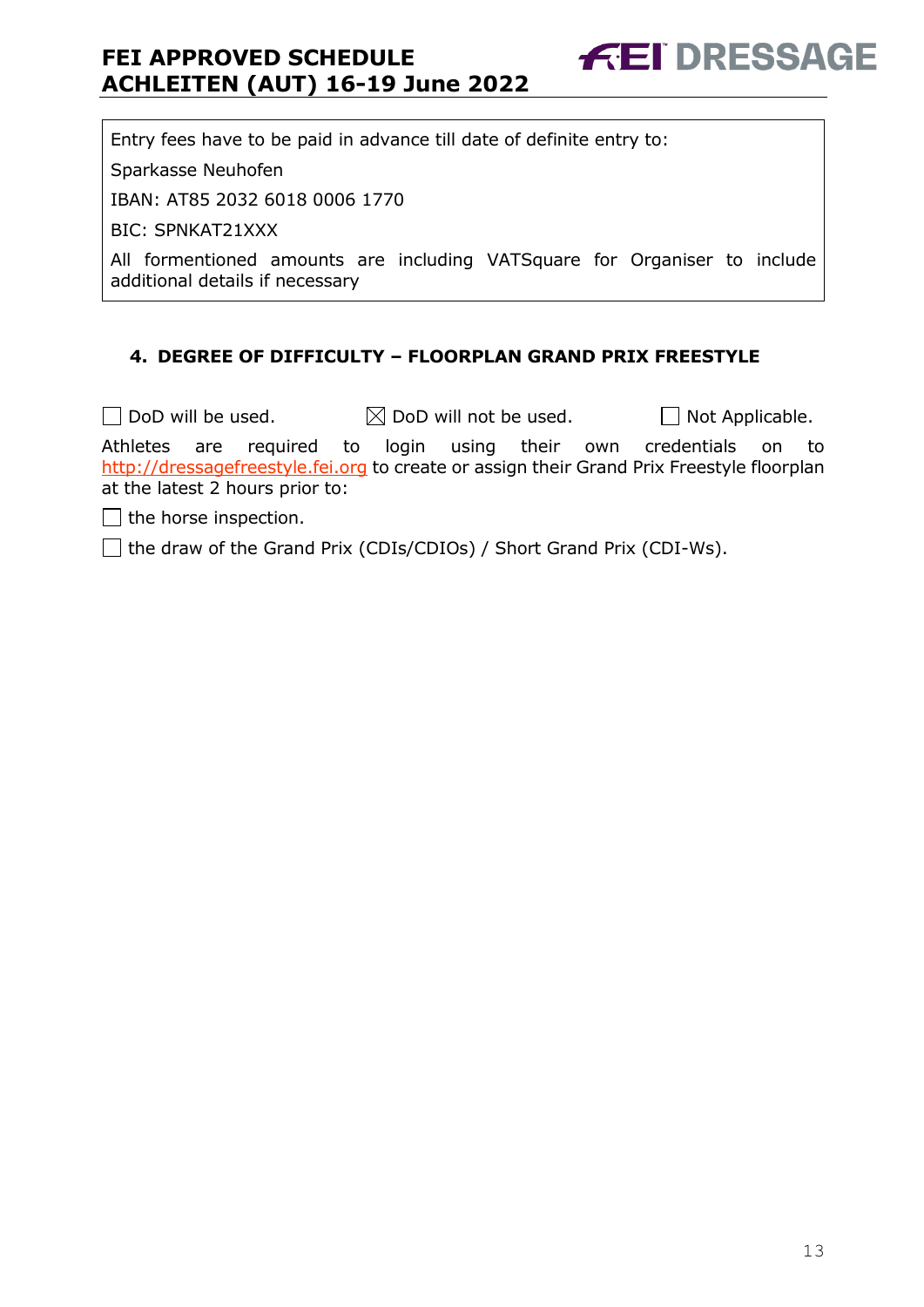## <span id="page-13-0"></span>**VIII. TIMETABLE**

#### **Competitions must not start before 08:00 and must not finish after 23:00 unless prior approval is granted by the FEI.**

### **The current edition of Dressage Tests at the date of the show will be used and all tests must be ridden from memory.**

<https://inside.fei.org/fei/your-role/organisers/dressage/tests>

|                                       | Day                                                        | <b>Date</b> | <b>Time</b>        |  |
|---------------------------------------|------------------------------------------------------------|-------------|--------------------|--|
| • Opening of stables                  | Wednesday                                                  | 15/06/2022  | 14.00 h            |  |
|                                       | Wednesday                                                  | 15/06/2022  | $14.00 h - 19.00h$ |  |
| • Check in and examination on arrival | Thursday                                                   | 16/06/2022  | $08.00h - 14.00h$  |  |
| · Horse Inspection                    | Thursday                                                   | 16/06/2022  | 15.00 h            |  |
| • Declaration of Starters             | Not later than one (1) hour after the horse<br>inspection. |             |                    |  |
| $\bullet$ Draw:                       |                                                            |             |                    |  |
| Friday's competitions                 | Thursday                                                   | 16/06/2022  | 17.00 h            |  |
| Saturday's competitions               | Friday                                                     | 17/06/2022  | 17.00 h            |  |
| Sunday's competitions                 | Saturday                                                   | 18/06/2022  | 17.00 h            |  |

| <b>Competitions CDI4*:</b> | Day      | <b>Date</b> | <b>Time</b>      | <b>Prize Money</b> |
|----------------------------|----------|-------------|------------------|--------------------|
| 01. Grand Prix for GPS     | Friday   | 17/06/2022  | Not before 8.00h | <b>EUR 3.000</b>   |
| 02. Grand Prix for GP FS   | Friday   | 17/06/2022  | Not before 8.00h | <b>EUR 3.000</b>   |
| 03. Grand Prix Freestyle   | Saturday | 18/06/2022  | Not before 8.00h | EUR 6.000          |
| 04. Grand Prix Special     | Sunday   | 19/06/2022  | Not before 8.00h | EUR 6.000          |
| 15. Prix St. Georges       | Saturday | 18/06/2022  | Not before 8.00h | <b>EUR 500</b>     |
| 16. Intermediate I         | Sunday   | 19/06/2022  | Not before 8.00h | <b>EUR 1.000</b>   |
| Total Prize Money          |          |             |                  | <b>EUR 19.500</b>  |

| <b>Competitions CDIYH:</b> | Day      | <b>Date</b> | <b>Time</b>      | <b>Prize Money</b> |
|----------------------------|----------|-------------|------------------|--------------------|
| 05. Preliminary Test 5 yo  | Friday   | 17/06/2022  | Not before 8.00h | N/A                |
| 06. Preliminary Test 6 yo  | Friday   | 17/06/2022  | Not before 8.00h | N/A                |
| 07. Preliminary Test 7 yo  | Friday   | 17/06/2022  | Not before 8.00h | N/A                |
| 08. Final Test 5 yo        | Saturday | 18/06/2022  | Not before 8.00h | N/A                |
| 09. Final Test 6 yo        | Saturday | 18/06/2022  | Not before 8.00h | N/A                |
| 10. Final Test 7 yo        | Saturday | 18/06/2022  | Not before 8.00h | N/A                |
| <b>Total Prize Money</b>   |          |             |                  | N/A                |

| <b>Competitions CDIJ</b> | Day      | <b>Date</b> | Time             | <b>Prize Money</b> |
|--------------------------|----------|-------------|------------------|--------------------|
| 11. Juniors Team         | Saturday | 18/06/2022  | Not before 8.00h | N/A                |
| 12. Juniors Individual   | Sunday   | 19/06/2022  | Not before 8.00h | N/A                |
| <b>Total Prize Money</b> |          |             |                  | N/A                |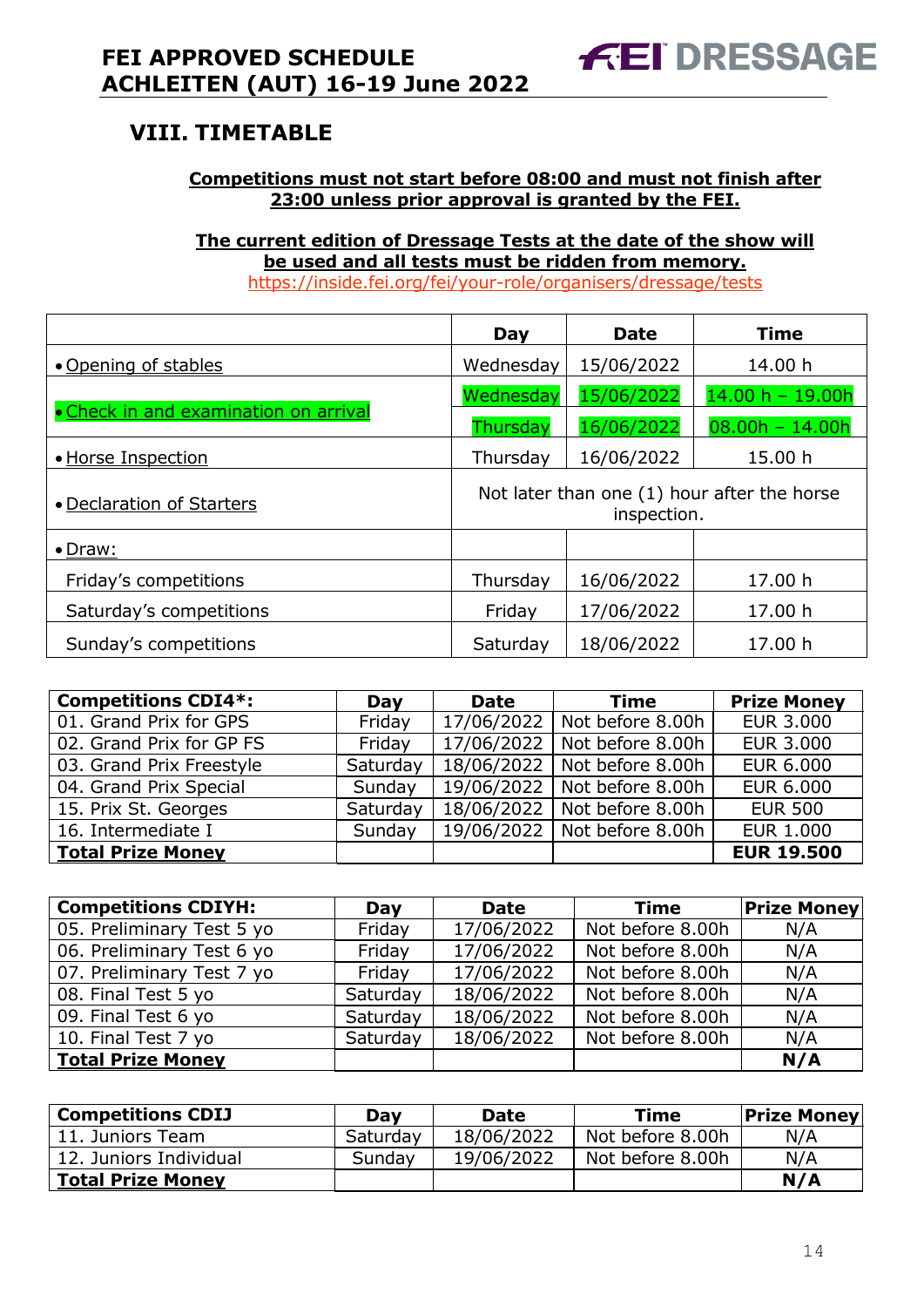

| <b>Competitions CDIY:</b>   | Day      | <b>Date</b> | <b>Time</b>      | <b>Prize Money</b> |
|-----------------------------|----------|-------------|------------------|--------------------|
| 13. Young Riders Team       | Saturday | 18/06/2022  | Not before 8.00h | N/A                |
| 14. Young Riders Individual | Sunday   | 19/06/2022  | Not before 8.00h | N/A                |
| <b>Total Prize Money</b>    |          |             |                  | N/A                |

#### **GENERAL CLASSIFICATION AT THE END OF THE COMPETITIONS:**

| n/a |
|-----|
| n/a |
| n/a |
| n/a |
|     |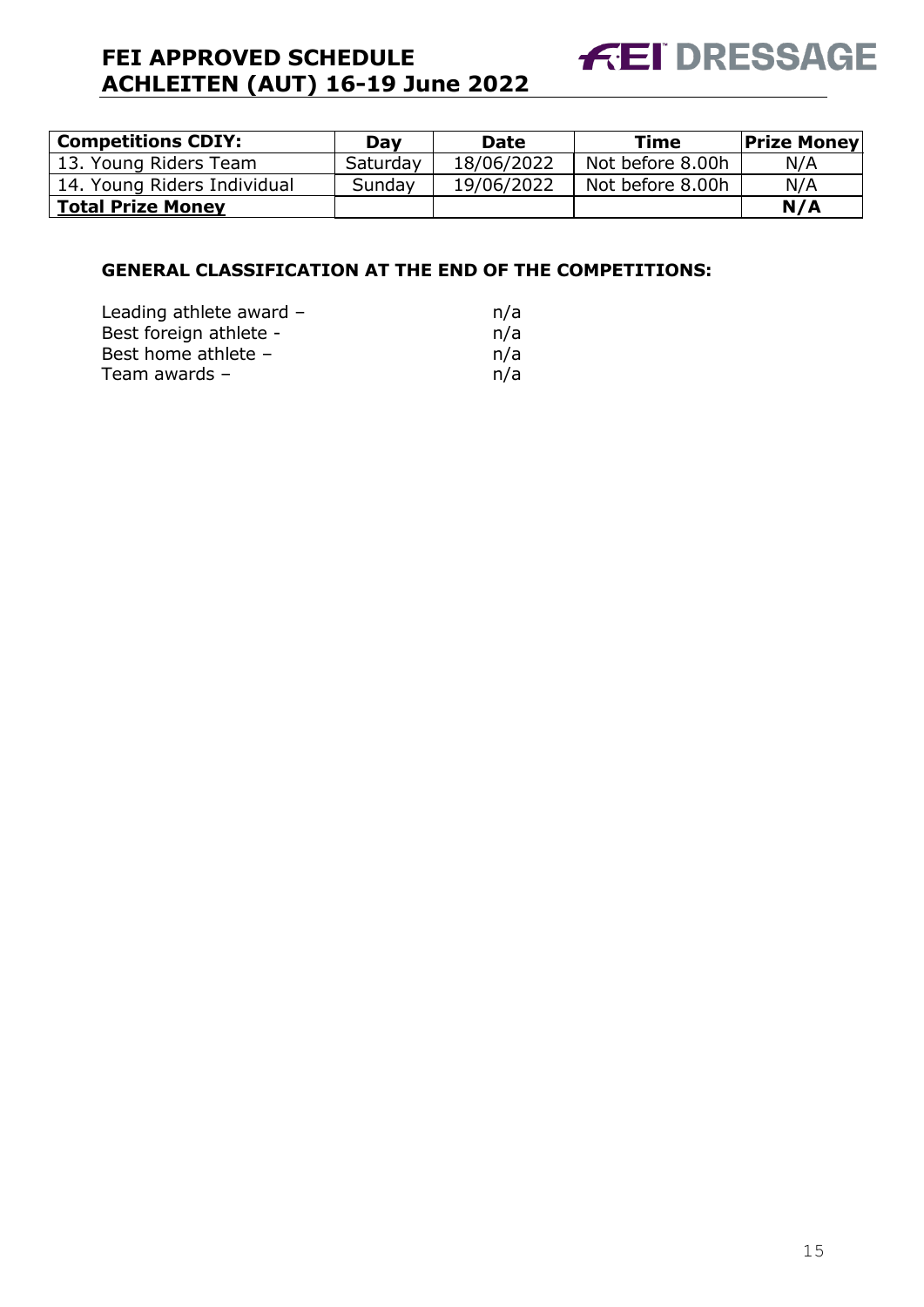### <span id="page-15-0"></span>**IX. COMPETITIONS DETAIL**

#### **FIRST DAY: Friday DATE: 17/06/2022**

#### **COMPETITION No 1**

Number of horses per athlete: 1 Open to: all horses entered Draw/Art: 425.2.1.a. Prize money: EUR 3.000

Test: FEI Grand Prix Qualification for the Grand Prix Freestyle Breakdown: EUR 900/600/500/400/200/200/100/100

\* \* \* \* \* \* \* \* \* \*

#### **COMPETITION No 2**

Test: FEI Grand Prix - Qualification for the Grand Prix Special

Number of horses per athlete: 1 Open to: all horses entered Draw/Art: 425.2.1.a. Prize money: EUR 3.000

Breakdown: EUR 900/600/500/400/200/200/100/100

**COMPETITION No 5**

Test: Test: FEI Preliminary 5yo. Number of horses per athlete: 2 Open to: all horses entered Draw/Art: 425.2. Prize money: N/A

\* \* \* \* \* \* \* \* \* \*

\* \* \* \* \* \* \* \* \* \*

### **COMPETITION No 6**

Test: Test: FEI Preliminary 6yo. Number of horses per athlete: 2 Open to: all horses entered Draw/Art: 425.2. Prize money: N/A

\* \* \* \* \* \* \* \* \* \*

#### **COMPETITION No 7**

Test: FEI Preliminary 7yo. Number of horses per athlete: 2 Open to: all horses entered Draw/Art: 425.2. Prize money: N/A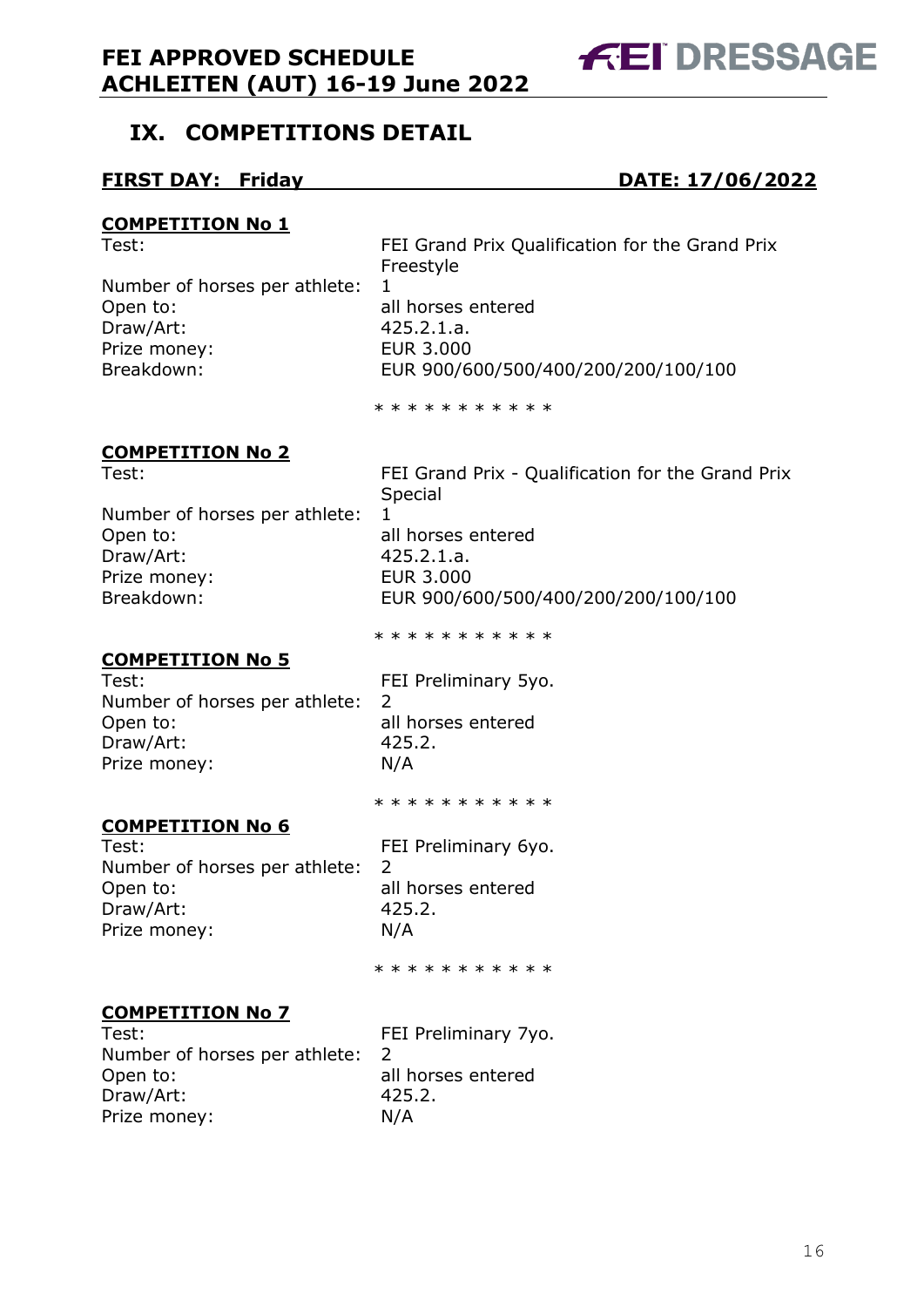**FEI DRESSAGE** 

#### **SECOND DAY: SATURDAY DATE: 18/06/2022**

#### **COMPETITION No 3**

| Test:                         | FEI Grand Prix Freestyle                             |
|-------------------------------|------------------------------------------------------|
| Number of horses per athlete: | 1                                                    |
| Open to                       | and compulsory for the 12 best horse/rider           |
|                               | combinations who qualified from comp no. 1.          |
| Draw/Art:                     | 425.5. in groups of 5 in reverse order of the result |
|                               | from the GP                                          |
| Total prize money:            | <b>EUR 6.000</b>                                     |
| Breakdown:                    | EUR.                                                 |
|                               | 1.600/1100/800/600/500/400/300/200/150/150/          |
|                               | 100/100                                              |

\* \* \* \* \* \* \* \* \* \*

#### **COMPETITION No 8**

Test: FEI Final 5yo. Number of horses per athlete: 2 Open to: all horses entered Draw/Art: 425.2. Prize money: N/A

\* \* \* \* \* \* \* \* \* \*

#### **COMPETITION No 9**

Test: FEI Final 6yo. Number of horses per athlete: 2 Open to: all horses entered Draw/Art: 425.2. Prize money: N/A

\* \* \* \* \* \* \* \* \* \*

#### **COMPETITION No 10**

Test: FEI Final 7yo. Number of horses per athlete: 2 Open to: all horses entered Draw/Art: 425.2. Prize money: N/A

\* \* \* \* \* \* \* \* \* \* \*

#### **COMPETITION No 11**

Test: FEI Juniors Team Number of horses per athlete: 2 Open to: all horses entered Draw/Art: 425.2. Prize money: N/A

\* \* \* \* \* \* \* \* \* \*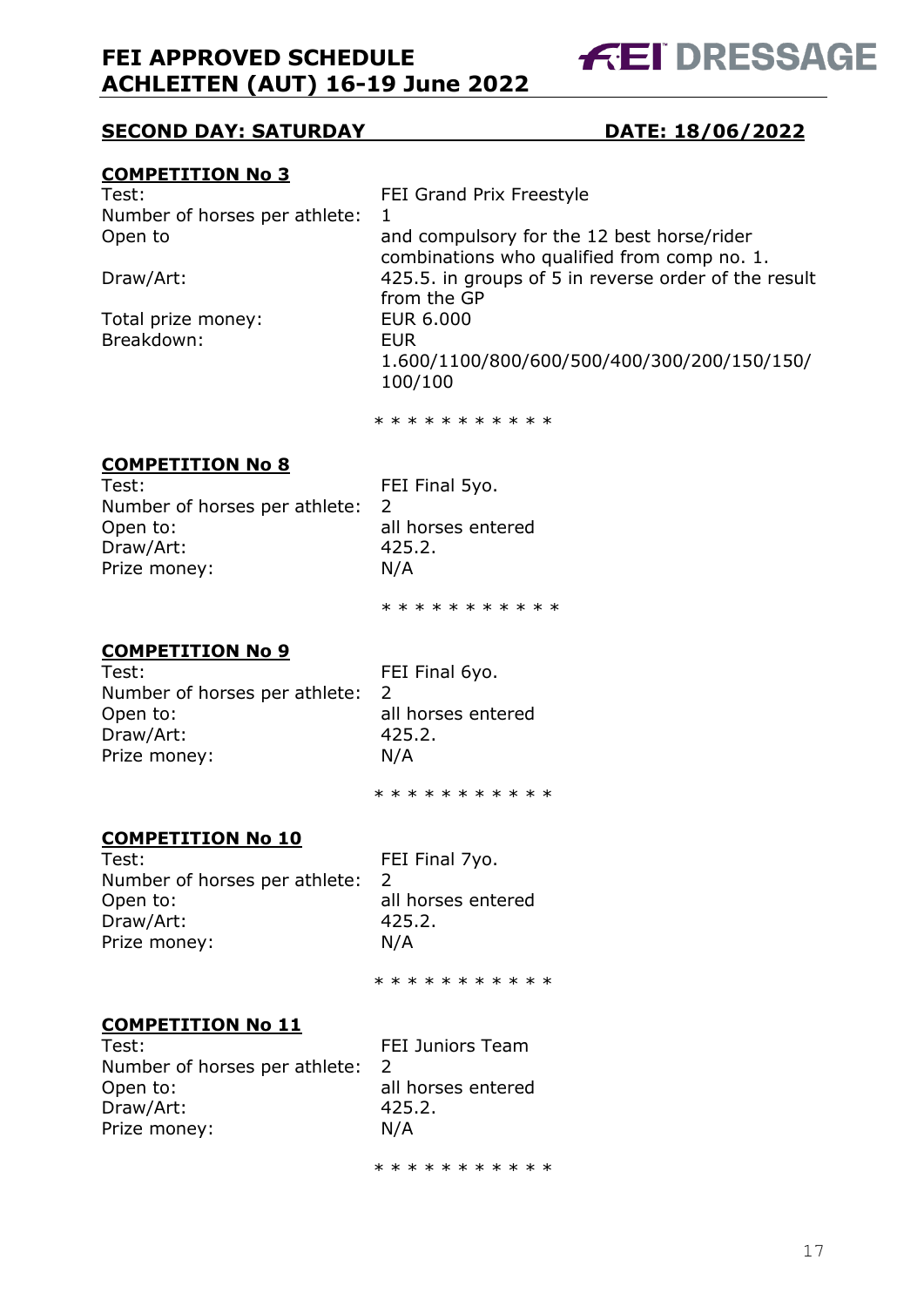#### **COMPETITION No 12**

Test: FEI Young Riders Team Number of horses per athlete: 2 Open to:<br>
Draw/Art:
1990 - Draw/Art:
1990 - 25.2. Draw/Art: Prize money: N/A

\* \* \* \* \* \* \* \* \*

#### **COMPETITION No 15**

Test: FEI Prix St. Georges Number of horses per athlete: 2 Open to: all horses entered Draw/Art: 425.2. Prize money: EUR 500 Breakdown: EUR 150/100/75/75/50/50

#### **THIRD DAY: SUNDAY DATE: 19/06/2022**

#### **COMPETITION No 4**

Test: Test: FEI Grand Prix Special Number of horses per athlete: 1

Total prize money: EUR 6.000 Breakdown: EUR

**FEI DRESSAGE** 

Open to and compulsory for the 12 best horse/rider combinations who qualified from comp no. 2. Draw/Art: 425.4. in groups of 5 in reverse order of the result from the GP 1.600/1.000/800/600/500/400/300/200/150/150/ 100/100

\* \* \* \* \* \* \* \* \* \*

#### **COMPETITION No 12**

Test: Test: Test: FEI Juniors Individual Number of horses per athlete: 2 Open to: all horses entered Draw/Art: 425.2. Prize money: N/A

\* \* \* \* \* \* \* \* \* \*

#### **COMPETITION No 13**

Number of horses per athlete: 2 Open to: all horses entered Draw/Art: 425.2. Prize money: N/A

Test: FEI Young Riders Individual

\* \* \* \* \* \* \* \* \* \* \*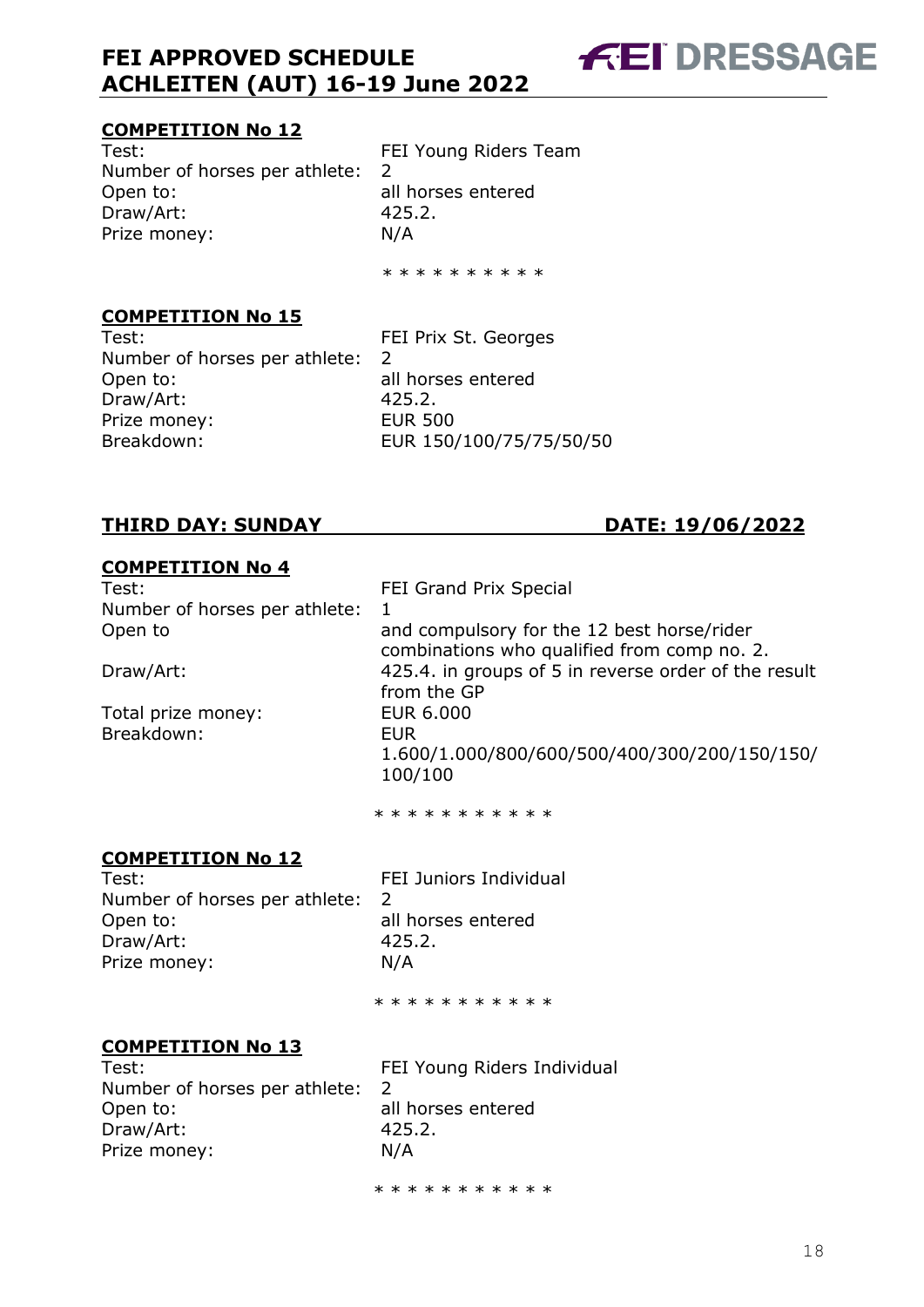

# **COMPETITION No 16**<br>Test:

Number of horses per athlete: 2 Open to: all horses entered<br>Draw/Art: 425.2. Draw/Art: 425.2.<br>Prize money: EUR 1.000 Prize money:<br>Breakdown:

FEI Intermediate I EUR 300/200/150/150/100/100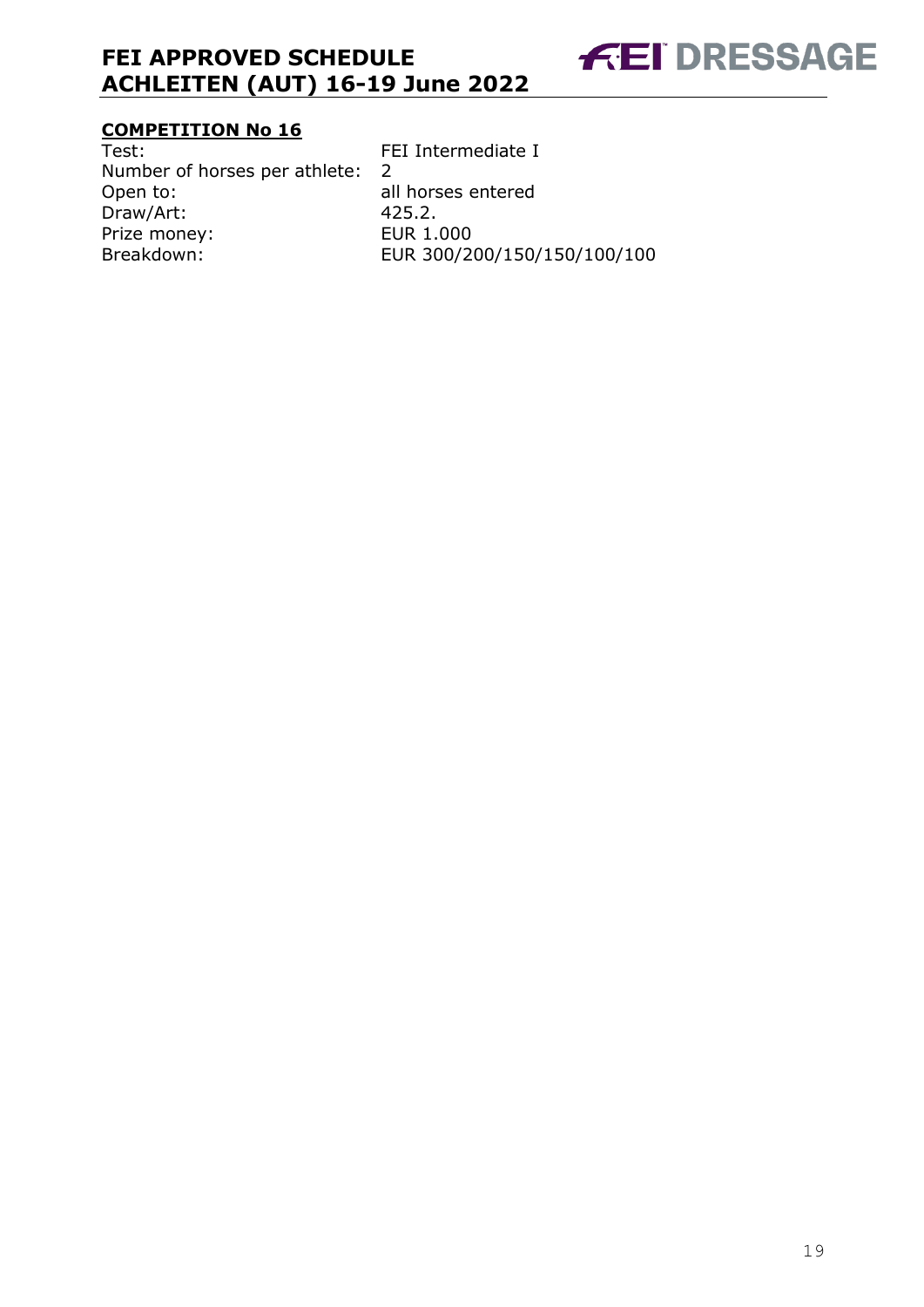# **FEI DRESSAGE**

### <span id="page-19-0"></span>**X. FACILITIES OFFERED**

### <span id="page-19-1"></span>**1.ATHLETES**

#### **Accommodation.**

Hotel:

- Gasthof Kirchenwirt\*\*, Kematen/Krems, Tel. +4372287206
- Landhotel Schicklberg \*\*\*, 4550 Kremsmünster, Tel. +4375835500, FAX -13
- Gasthof König\*\*\*, 4550 Kremsmünster, Tel. +4375835217, FAX 91
- Hotel Schlair, 4550 Kremsmünster, Tel. +4375835258, FAX 52
- Hotel Forsthof, 4522 Sierning, Tel. +4372592319, FAX 66
- Hotel Hallerhof, 4540 Bad Hall, Tel. +4372582611, FAX 47
- Eurothermen Resort, 4540 Bad Hall, Tel. +4372587996600, FAX 3238
- Tourismusbüro Bad Hall, Kurpromenade 1, +43725872000, FAX 20

At the expense of the Organiser  $\Box$  or the Athlete  $\boxtimes$ 

#### **Meals.**

At the expense of the Organiser  $\boxtimes$  or the Athlete  $\boxtimes$ Meals provided from 16/06 to 19/06/2022 for CDI4\* Athletes At the expense of the Athletes for all other CDIs.

#### <span id="page-19-2"></span>**2.GROOMS**

#### **Accommodation.**

Requests for accommodation must be sent with entries.

At the expense of the Organiser  $\square$  or the Athlete  $\boxtimes$ 

#### **Meals.**

At the expense of the Organiser  $\boxtimes$  or the Athlete  $\Box$ Meals provided from 16/06 to 19/06/2022 for CDI4\* Athletes At the expense of the Athletes for all other CDIs.

**N.B.** Organiser's must provide proper sanitary conditions. The showering facilities should be sufficient for both male and female grooms with hot and cold water. Shower facilities as well as restrooms should at all times be in a state of cleanliness.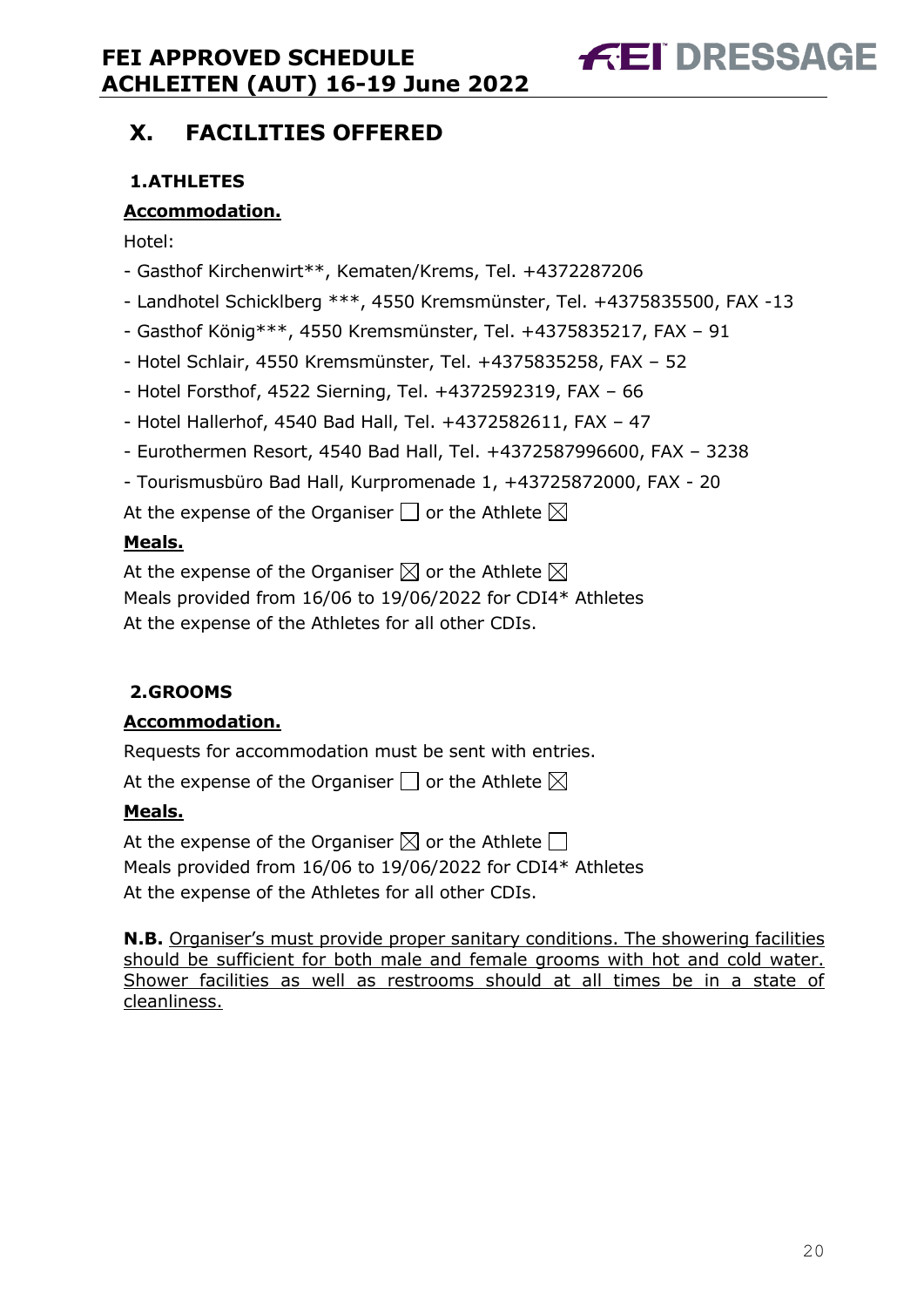### <span id="page-20-0"></span>**XI. LOGISTICAL/ADMINISTRATIVE/TECHNICAL INFORMATION**

#### <span id="page-20-1"></span>**1.DRAW**

Location of the draw: show office

#### <span id="page-20-2"></span>**2.COMPETITION ARENA(S)**

| Total dimensions: | $30 \times 70$ m (Competition arena - dimensions: 20 $\times$ 60 m) |
|-------------------|---------------------------------------------------------------------|
| Type of Footing:  | Sand-Textile                                                        |

#### <span id="page-20-3"></span>**3.PRACTICE ARENA(S)**

| Total dimensions: | 20 x 60 m (Competition arena - dimensions: $20 \times 60$ m) |
|-------------------|--------------------------------------------------------------|
| Type of Footing:  | <b>Sand Textile</b>                                          |

#### <span id="page-20-4"></span>**4.STABLES**

Size of boxes: 3 m x 3 m (at least 3m x 3m)

An adequate number of stables must be at least 4m x 3m to accommodate the larger Horses.

#### <span id="page-20-5"></span>**5.PAPERLESS JUDGING**

It is compulsory to have a certified software/solution in order to offer Paperless Judging at FEI Dressage Events.

Will you use a FEI Certified Paperless Judging Software/Solution to manage judging at your Event? (The list of Certified Service Providers is available here: [https://inside.fei.org/fei/your-role/it-services/it-providers/list\)](https://inside.fei.org/fei/your-role/it-services/it-providers/list)

Yes  $\boxtimes$ 

Name of Company: Blackhorse One

FEI Certified Service Provider ID number: GV22X111AKSC

Contact person at Event:

Name: Daniel Goehlen

FEI ID number: 10055662

Contact email: daniel@blackhorse-one.com

#### <span id="page-20-6"></span>**6.SCORING PROVIDER/TIMING PROVIDER**

Will you use a FEI Certified Service Provider to manage the scoring and timing at your Event? (The list of Certified Service Providers is available here: [https://inside.fei.org/fei/your-role/it-services/it-providers/list\)](https://inside.fei.org/fei/your-role/it-services/it-providers/list)

No  $\boxtimes$ 

Contact person at Event:

Name: Walter Wenczel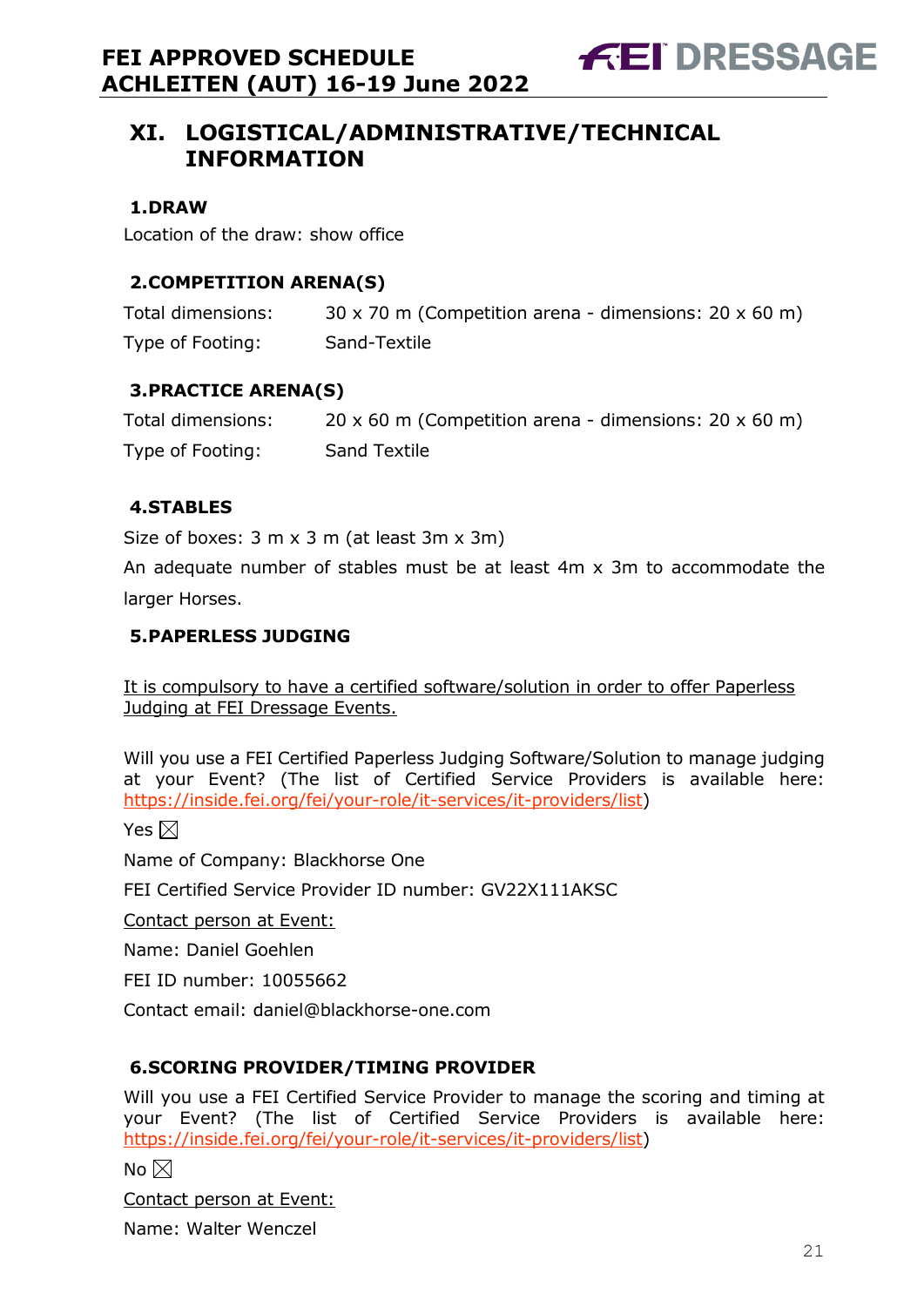FEI ID number: 10086344

Contact email: office@horse-events.at

The FEI may require to be provided with real time results data feed of your Events according to FEI requirements; in this case you and your provider will be informed accordingly.

#### <span id="page-21-0"></span>**7.AVERAGE SCORE/OPEN SCORING**

Average Score and Open Scoring: Yes  $\Box$  No  $\boxtimes$ 

#### <span id="page-21-1"></span>**8.OTHER TECHNOLOGY/SERVICE PROVIDER(S)**

Will you use other technology/service provider(s) at your Event?

No  $\boxtimes$ 

#### <span id="page-21-2"></span>**9.PRIZE GIVING CEREMONY**

The number of athletes required to present themselves for the prize giving ceremony of each competition is 8

All prize giving ceremonies must strictly follow the **Covid-19 guidelines for Prize giving protocols and media activities.**

#### <span id="page-21-3"></span>**10. ADVERTISING ON ATHLETES AND HORSES**

The athletes are authorised to carry the logo of their personal sponsor. The Chief Steward will check that the advertising and publicity on athletes and horses complies with the FEI General Regulations, Art. 135.

#### <span id="page-21-4"></span>**11. TICKETING**

Are you selling ticket for spectator to attend your event: Yes  $\Box$  No  $\boxtimes$ 

#### <span id="page-21-5"></span>**12. BETTING**

Betting will be authorised by the Organiser: Yes  $\Box$  No  $\boxtimes$ 

#### <span id="page-21-6"></span>**13. TRANSPORT REIMBURSMENT HORSES/PONIES**

Transport expenses to be paid by the Organiser  $\Box$  at experience to be paid by the Athlete  $\boxtimes$ 

#### <span id="page-21-7"></span>**14. WELCOME**

The time and date of arrival of athletes, horses and their means of transport must be given to the Organiser in order to facilitate them on arrival.

#### <span id="page-21-8"></span>**15. LOCAL TRANSPORTATION - ARRANGEMENTS FROM HOTEL TO SHOWGROUNDS**

Walking distance

Organiser Shuttle Service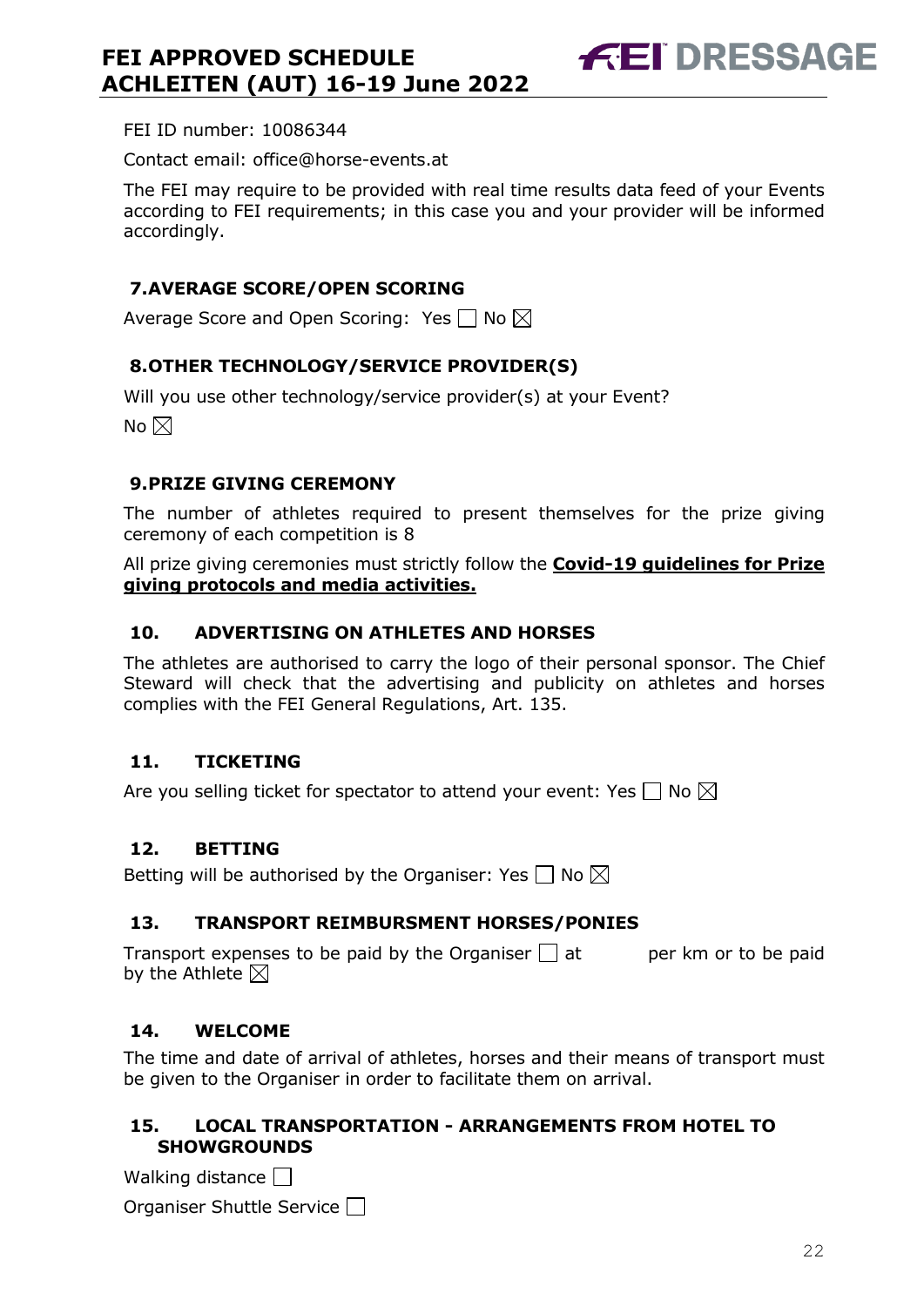Public Transport  $\Box$  to be paid by the Organiser  $\Box$  or the Athlete  $\boxtimes$ 

If paid by the Athlete, approximate cost per round trip EUR 10

Taxi  $\Box$  to be paid by the Organiser  $\Box$  or the Athlete  $\boxtimes$ 

If paid by the Athlete, approximate cost per round trip EUR 40

### <span id="page-22-0"></span>**16. ENTRY RIGHT TO SHOWGROUNDS/ACCREDITED PERSONS**

Entry right to the stable areas according to the FEI Veterinary Regulations, Art. 1008-1009.

**FEI DRESSAGE** 

NUMBER ACCREDITED PERSONS:

| Athlete: |                                                                      |
|----------|----------------------------------------------------------------------|
| Partner: |                                                                      |
| Groom:   |                                                                      |
|          | Horse Owner: 2 two (2) accreditations per horse acc. to FEI Passport |
| Other:   | n/a                                                                  |

### <span id="page-22-1"></span>**17. SUSTAINABILITY**

Please consider the environment when organising an FEI Event. Please find useful information on FEI Sustainability here: <http://inside.fei.org/fei/your-role/organisers/handbook>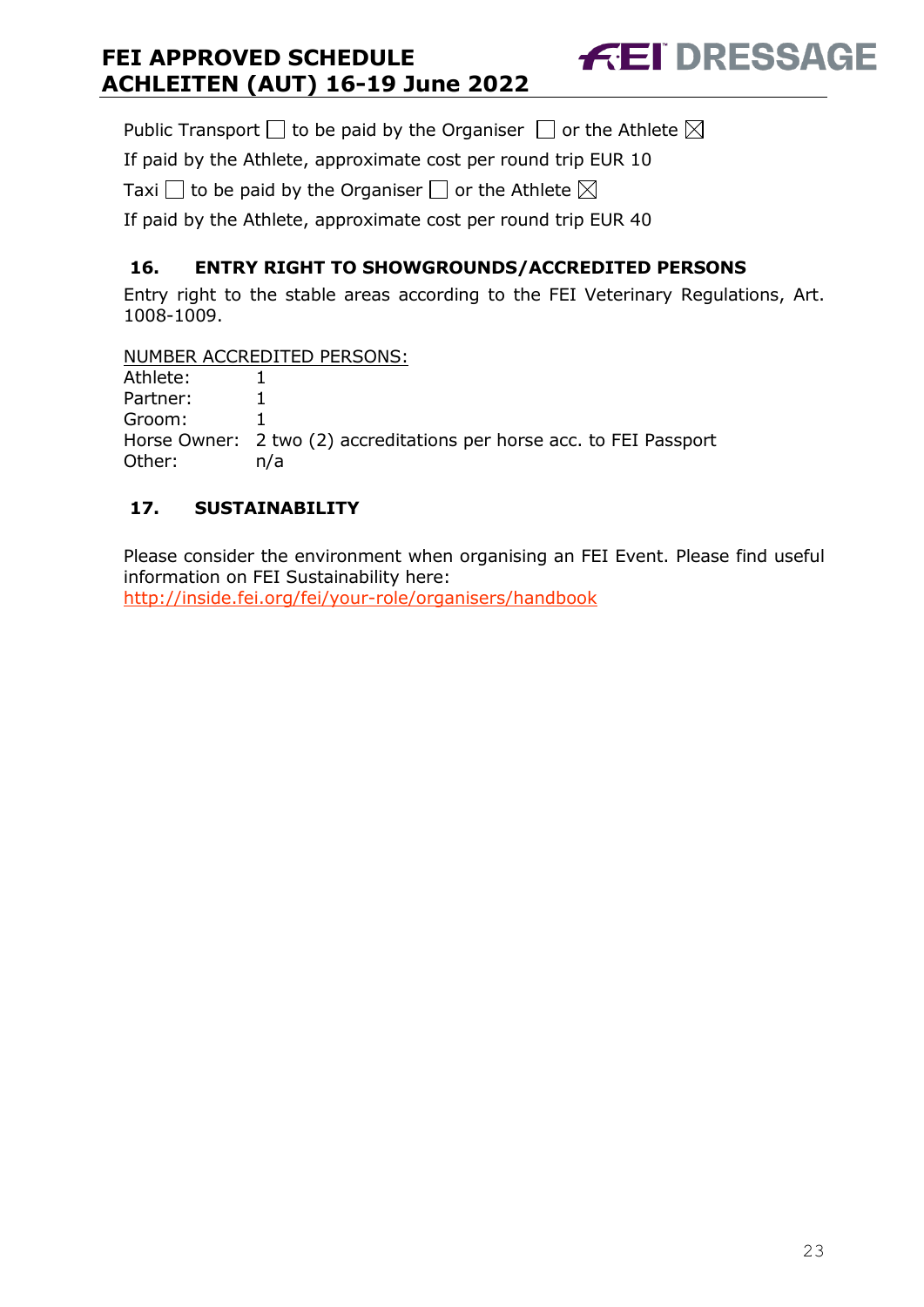### <span id="page-23-0"></span>**XII. VETERINARY MATTERS**

#### <span id="page-23-1"></span>**1.CUSTOMS FORMALITIES**

| Name:      | Schenker & Co. AG                                   |
|------------|-----------------------------------------------------|
| Address:   | Gewerbegebiet Flughafen 2, Flughafenstr. 20, A-4063 |
|            | Hoersching                                          |
| Telephone: | +4357686271900                                      |
| Email:     | linz@schenker.at                                    |

#### <span id="page-23-2"></span>**2.HEALTH REQUIREMENTS**

#### **GENERAL**

In accordance with the FEI Code of Conduct for the Welfare of the Horse it is imperative that all Horses at FEI Events are physically fit and free from infectious disease before being allowed to compete.

#### **ENTRY OF HORSES**

Required health tests and vaccinations: please see below

The OC of the CDI Achleiten would like to inform you about additional health requirements due to the outbreak of equine rhino pneumonitis for horses competing in Achleiten 16-19/06/2022.

In agreement with our treating and FEI veterinarians, we decided to take the following measures:

- Every rider has to bring their own clinical thermometer.

- Stables and common areas will be strictly disinfected before horse's arrival on place and sterilization supplies for hands and equipment will be at disposal in the stables.

- On arrival on the place, a horse examination will be carried out by a veterinarian before entering in the stables, with a possibility of refusal of suspected horses and their transport partners.

- All horses must be vaccinated against rhino pneumonitis, please proceed a booster from now on. Do not vaccinate in the 8 days before the arrival on the place.

- Temperature of the horses in the FEI stable must be checked twice a day and documented in the FEI Horse App.

Dogs are not allowed in the FEI stable.quare for Organiser to include additional details if necessary

#### <span id="page-23-3"></span>**3.NATIONAL REQUIREMENTS**

N/A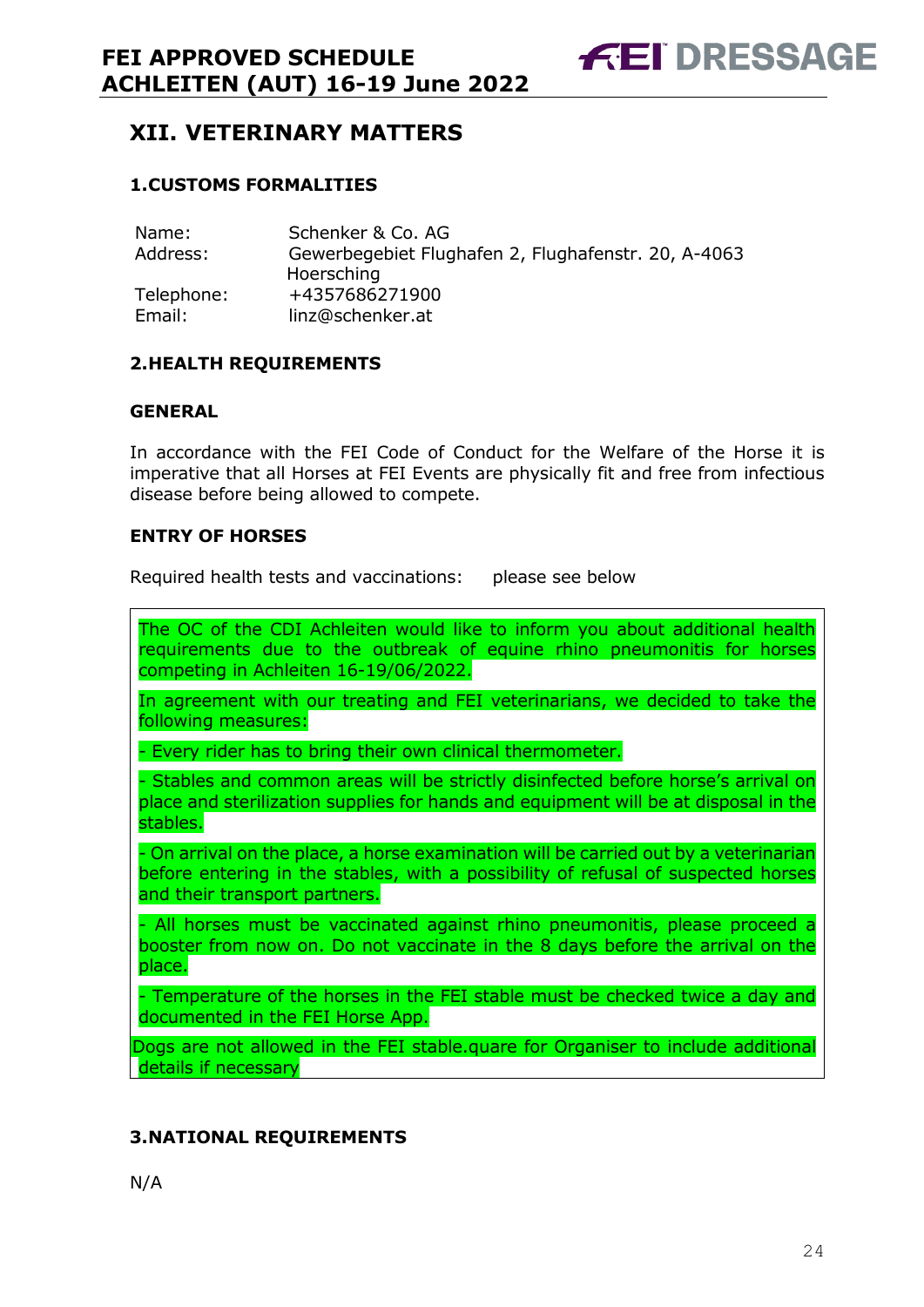#### <span id="page-24-0"></span>**4.PONIES**

FEI Veterinary Regulations, Chapter IX and Annex IX: For all Pony Events, Ponies must be available for Pony Measurement if requested by the FEI.

#### <span id="page-24-1"></span>**5.INJURY SURVEILLANCE**

FEI Veterinary Regulations, Chapter VIII: Horses participating in FEI Events are subject to injury surveillance protocols; and in the event of fatality, a postmortem examination.

#### <span id="page-24-2"></span>**6.TRANSPORT OF HORSES**

Horses must be fit to travel and be transported in suitable vehicles. Any government requirements for disease testing and control must be requested well in advance, to ensure that the horse is in compliance by the time of arrival at the border of the country where the Event is taking place. Athletes, or their representatives, have the responsibility to comply with national legislation in both their country of origin and the host nation of the Event. Where necessary athletes must contact local government authorities or veterinary advisors for information regarding animal health requirements and transport legislation. Within the European Union (EU), this includes EU Council Regulation (EC) No 1/2005 concerning the protection of animals during transport within the Member States of the EU.

#### <span id="page-24-3"></span>**7.VENUE ARRIVAL INFORMATION & FITNESS TO COMPETE**

#### **7.1 PASSPORTS. FEI General Regulations, Art. 137**

#### **For all issues relating to FEI Horse Passports/FEI Recognition Cards please contact your National Federation.**

All Horses competing at FEI Events must be registered with the FEI.

FEI Passports or FEI Recognition Cards (for those Horses with a national passport approved by the FEI) are compulsory for FEI Events.

NB: Horses entered in CIMs in their country of residence are not required to have an FEI Passport or FEI Recognition Card but must be properly registered with the FEI and identifiable (FEI General Regulations, Art. 137.2).

Athletes who do not present a Horse's Passport and/or Recognition Card, or one that is not correctly validated or fail to meet other passport requirements will be **subject to Sanctions in accordance with Annex VI of the FEI Veterinary Regulations** and may not be allowed to compete.

**NB** for Horses permanently resident in a Member State of the European Union: all Horses must have a national EU passport in compliance with EU Regulations to which a FEI Recognition card is applied. The exception to this being Horses in possession of an FEI passport which has been continually revalidated without interruption.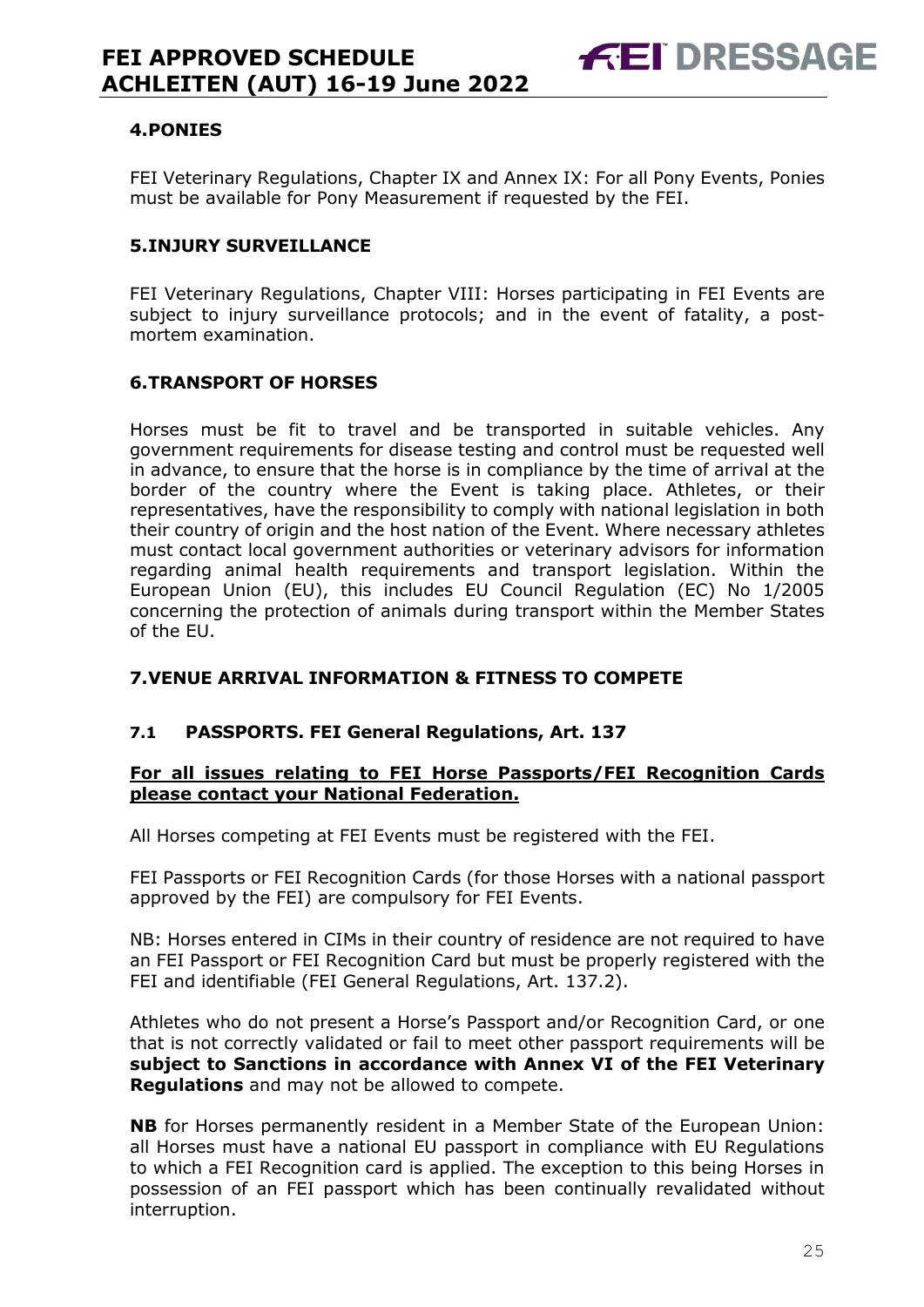#### **7.2 VACCINATIONS - EQUINE INFLUENZA. FEI Veterinary Regulations, Art. 1003**

Horses competing at FEI Events must comply with the requirements for Equine Influenza vaccination in accordance with the Veterinary Regulations and as summarised below.

| <b>VACCINATION</b>    | <b>PROTOCOL</b>                                                                                                                                           | <b>ELIGIBILITY TO ENTER</b><br><b>VENUE</b>                                                                                                                              |
|-----------------------|-----------------------------------------------------------------------------------------------------------------------------------------------------------|--------------------------------------------------------------------------------------------------------------------------------------------------------------------------|
| <b>Primary Course</b> | $1st$ Vaccination: day 0<br>2 <sup>nd</sup> Vaccination: day 21-92                                                                                        | May compete 7 days after the<br>2 <sup>nd</sup> Vaccination                                                                                                              |
| <b>First Booster</b>  | Within 7 months of the $2^{nd}$<br>vaccination of the<br>Primary<br>Course                                                                                | May compete for 6 months $+21$<br>days after the 2 <sup>nd</sup> vaccination of<br>the Primary Course<br>Must not compete in the 7 days<br>after receiving a vaccination |
| <b>Boosters</b>       | MINIMUM: within one year of<br>previous booster vaccination<br>IF COMPETING: must be in<br>the 6 months $+21$ days of the<br>booster previous vaccination | Must have been vaccinated<br>within 6 months $+21$ days<br>before arriving at the Event<br>Must not compete in the 7 days<br>after receiving a vaccination               |

All FEI registered Horses intending to compete at FEI Events (including CIMs) must be vaccinated against Equine Influenza in accordance with these Veterinary Regulations. The exception being if the applicable domestic legislation prevents the use of Equine Influenza vaccines within the relevant territory.

#### **7.3 EXAMINATION ON ARRIVAL. FEI Veterinary Regulations, Art. 1031**

On arrival at an Event venue, all Horses must undergo an examination by a veterinarian to confirm their identification from their passport and micro-chip ID (where present), their vaccination status and general health. To protect all horses attending events, any Horse with a questionable health status concerning vaccination, disease or other concerns, must be stabled within the isolation facilities provided by the Organising Committee pending a decision on entering the venue. PRs must fulfil the Horse Health Requirements via the FEI HorseApp in advance of the event which will be checked at the Examination on Arrival.

#### **7.4 HORSE INSPECTIONS. FEI Veterinary Regulations, Art. 1034-1042**

All Horses will be assessed for their fitness to compete during the Horse Inspection. Any Horse demonstrating questionable fitness may be referred to the Holding Box for further veterinary examination. Horses not deemed fit to compete by the Inspection Panel will not be permitted to compete.

#### **7.5 LIMB SENSITIVITY EXAMINATION. FEI Veterinary Regulations, Art. 1048-1053 and Annex VIII**

All Horses are subject to examination under the protocol for abnormal limb sensitivity throughout the period of an Event. For Jumping that includes, but is not limited to, between rounds and before the Jump Off. For Endurance that includes, but is not limited to, pre-ride, during the ride and after the ride. Horses may be examined once or on multiple occasions during the Period of an Event. Horses may be selected for examination under the protocol randomly or they may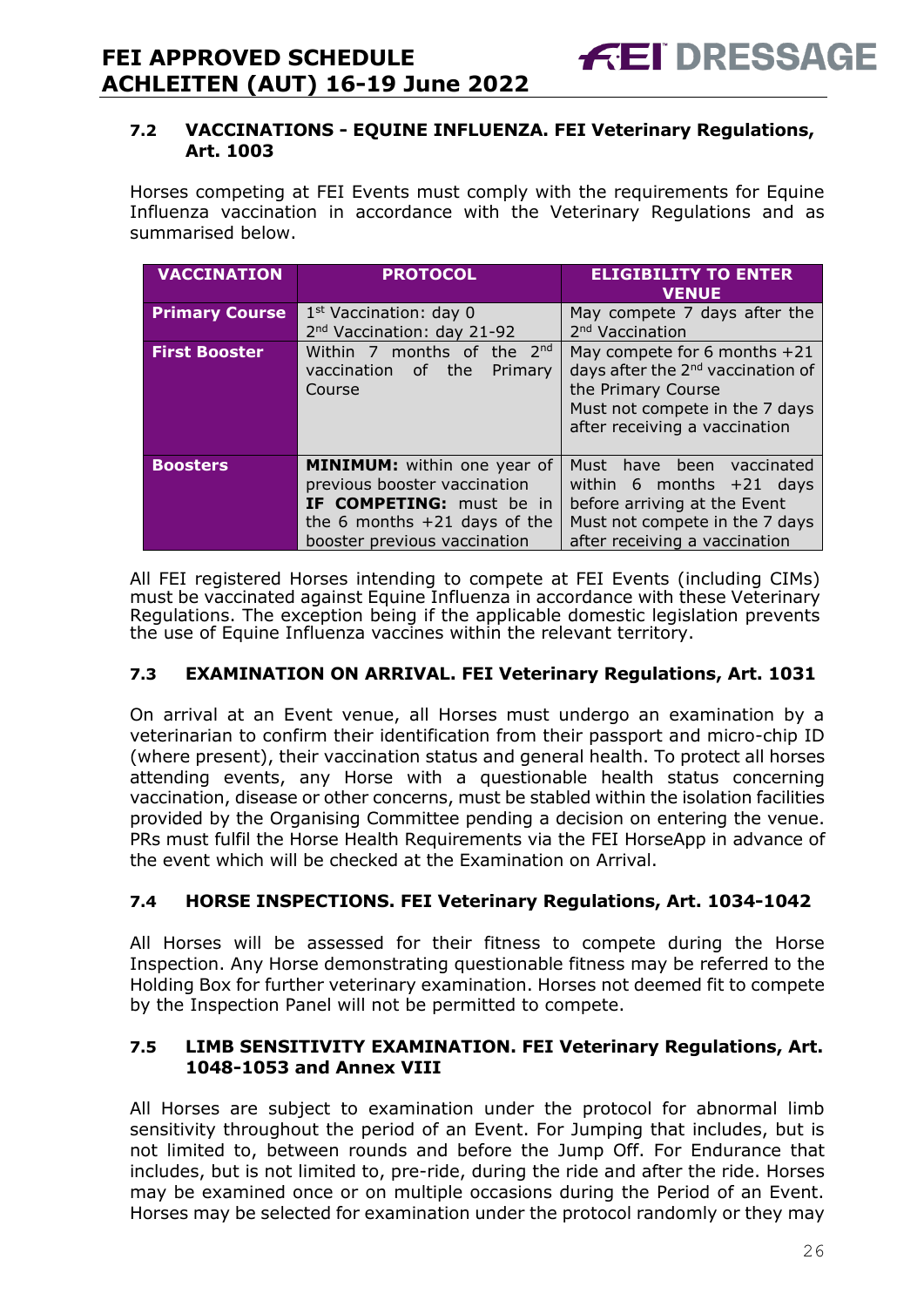be targeted. All Horses selected to be tested must submit promptly to the examination or are subject to immediate disqualification. There is no obligation to examine any specific number of Horses at an Event.

**FEI DRESSAGE** 

#### <span id="page-26-0"></span>**8. EQUINE ANTI-DOPING AND CONTROLLED MEDICATION PROGRAMME (EADCMP). FEI Regulations, Chapter VII**

#### **8.1 SAMPLING. FEI Veterinary Regulations, Chapter VII**

All horses competing at FEI Events may be subject to sampling for the presence of Prohibited Substances in accordance with the Anti-Doping and Controlled Medication Regulations (EADCMRs). Horses may be selected for sampling in accordance with obligatory testing, targeted or random sampling procedures. Refer to FEI Financial Charges for details of fees relating to Equine and Human Anti-Doping program (EADCMP), which OCs/NFs have the right to charge to the athlete (applicable for all FEI events worldwide).

#### **8.2 ELECTIVE TESTING. FEI Veterinary Regulations, Art. 1058**

Elective Testing may be carried out prior to an Event to check for the presence of Prohibited Substances. Please refer to https://inside.fei.org/fei/cleansport/horses for information and details.

### <span id="page-26-1"></span>**XIII. HUMAN ANTI-DOPING**

Athletes can be tested at any FEI Event, by the FEI or by other Anti-Doping Organisations with Testing jurisdiction. Organisers will have the responsibility to provide facilities and staff/volunteers to facilitate such Testing if requested by the FEI as outlined in the FEIs' Anti-doping Rules for Human Athletes (ADRHA), Art. 22.3.

The ADRHA rules are published on the FEI's website at <http://inside.fei.org/content/anti-doping-rules>

### <span id="page-26-2"></span>**XIV. ADDITIONAL INFORMATION**

#### <span id="page-26-3"></span>**1.THE FEI POLICY FOR ENHANCED COMPETITION SAFETY DURING THE COVID-19 PANDEMIC**

The FEI Policy for Enhanced Competition Safety during the Covid-19 Pandemic ("Policy") <https://inside.fei.org/fei/covid-19/return-to-play/policy-tools> is mandatory and applies for any FEI Event taking place **as of 1 July 2020**. The Policy has been developed based on currently accepted best practices by the WHO and US Center for Disease Control (CDC) and will be continually reviewed and updated as more information becomes available. It is not intended to replace the applicable guidance and policies from domestic government and health authorities, but to supplement their recommendations with sport specific considerations.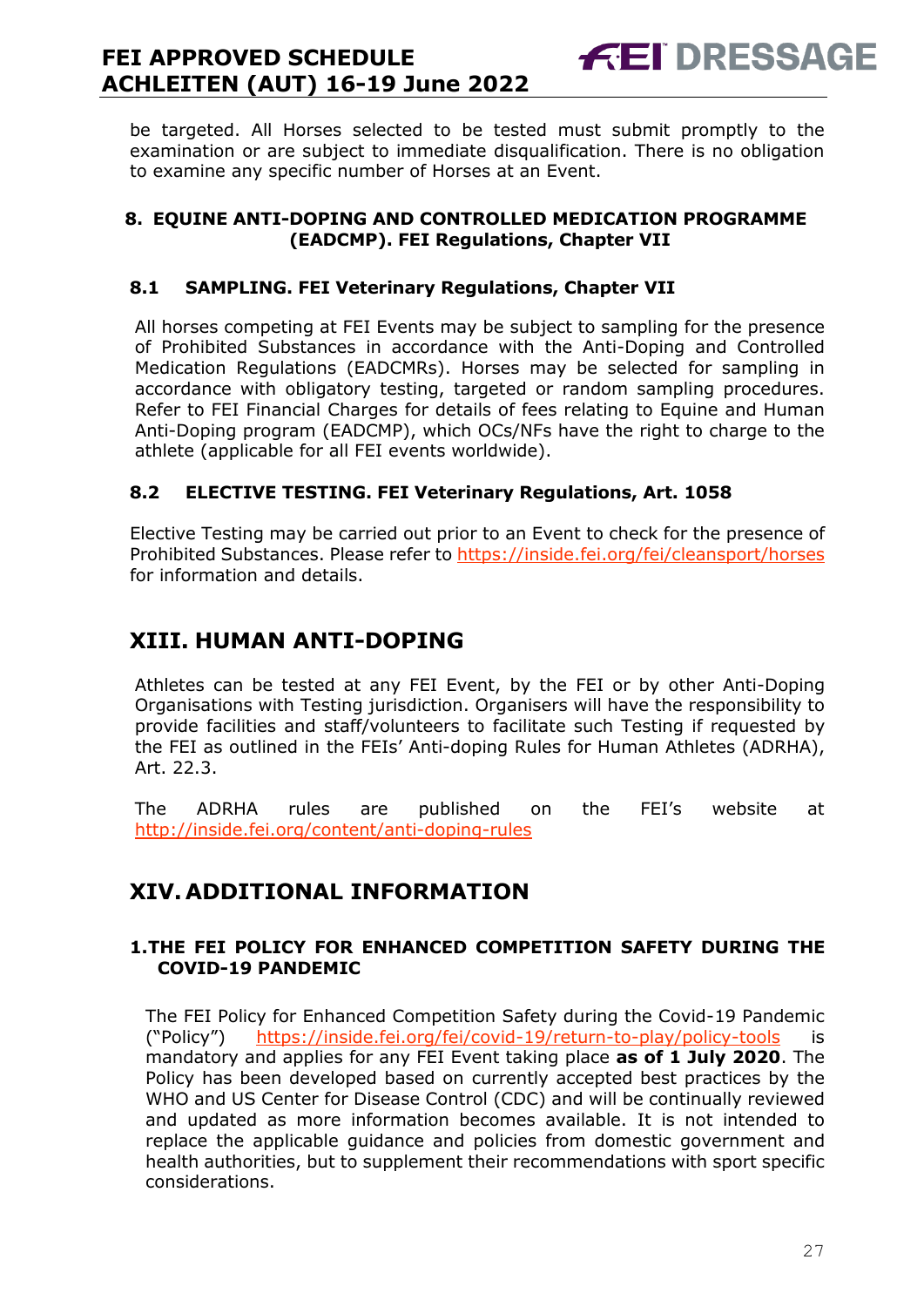The OC shall submit the risk assessment and mitigation plan (including name and contact details of the person in charge) to the FEI as an annex to the Event Schedule, **at the latest ten (10) working days before the event's deadline for Definite Entries**.

**FEI DRESSAGE** 

Events for which the FEI has not received the documented risk assessment and mitigation measures plan in accordance with Art. 2.1.g) of the Policy, **will be removed from the FEI calendar** in accordance with the FEI General Regulations, Art. 112.3.

#### **ASSUMPTION OF RISK / WAIVER OF LIABILITY**

In consideration of being allowed to participate in the Event and related activities, all Participants (as defined in the Policy) acknowledge, appreciate, and agree that:

- 1. Participation includes possible exposure to and illness from infectious diseases including but not limited to COVID-19. While particular rules and personal discipline may reduce this risk, the risk of serious illness and death does exist; and,
- 2. The Participants knowingly and freely assume all such risks, both known and unknown, even if arising from the negligence of the OC or others, and assume full responsibility for their participation; and,
- 3. The Participants willingly agree to comply with the stated and customary terms and conditions for participation as regards protection against infectious diseases. If, however, a Participant observes any unusual or significant hazard during their presence or participation, the Participant will remove themself from participation and bring such to the attention of the nearest official immediately; and,
- 4. The Participants, for themselves and on behalf of their heirs, assigns, personal representatives and next of kin, HEREBY RELEASE AND HOLD HARMLESS THE OC AND THE FEI, their officers, officials, agents, and/or employees, other participants, sponsoring agencies, sponsors, advertisers, and if applicable, owners and lessors of premises used to conduct the event ("RELEASEES"), WITH RESPECT TO ANY AND ALL ILLNESS, DISABILITY, DEATH, or loss or damage to person or property, WHETHER ARISING FROM THE NEGLIGENCE OF RELEASEES OR OTHERWISE, to the fullest extent permitted by law.

The Participants confirm to have read this release of liability and assumption of risk agreement, fully understand its terms, and understand that they have given up substantial rights.

#### <span id="page-27-0"></span>**2.INSURANCES AND NATIONAL REQUIREMENTS**

Equestrian sports involve inherent dangerous risks. To the greatest extent permitted by law, the FEI and the FEI Event Organiser shall NOT be liable for any damages relating to loss of property or injury of any kind to Athletes, Owners, Support Personnel or Horses at or in connection with an FEI Event and the FEI expressly excludes all such liability.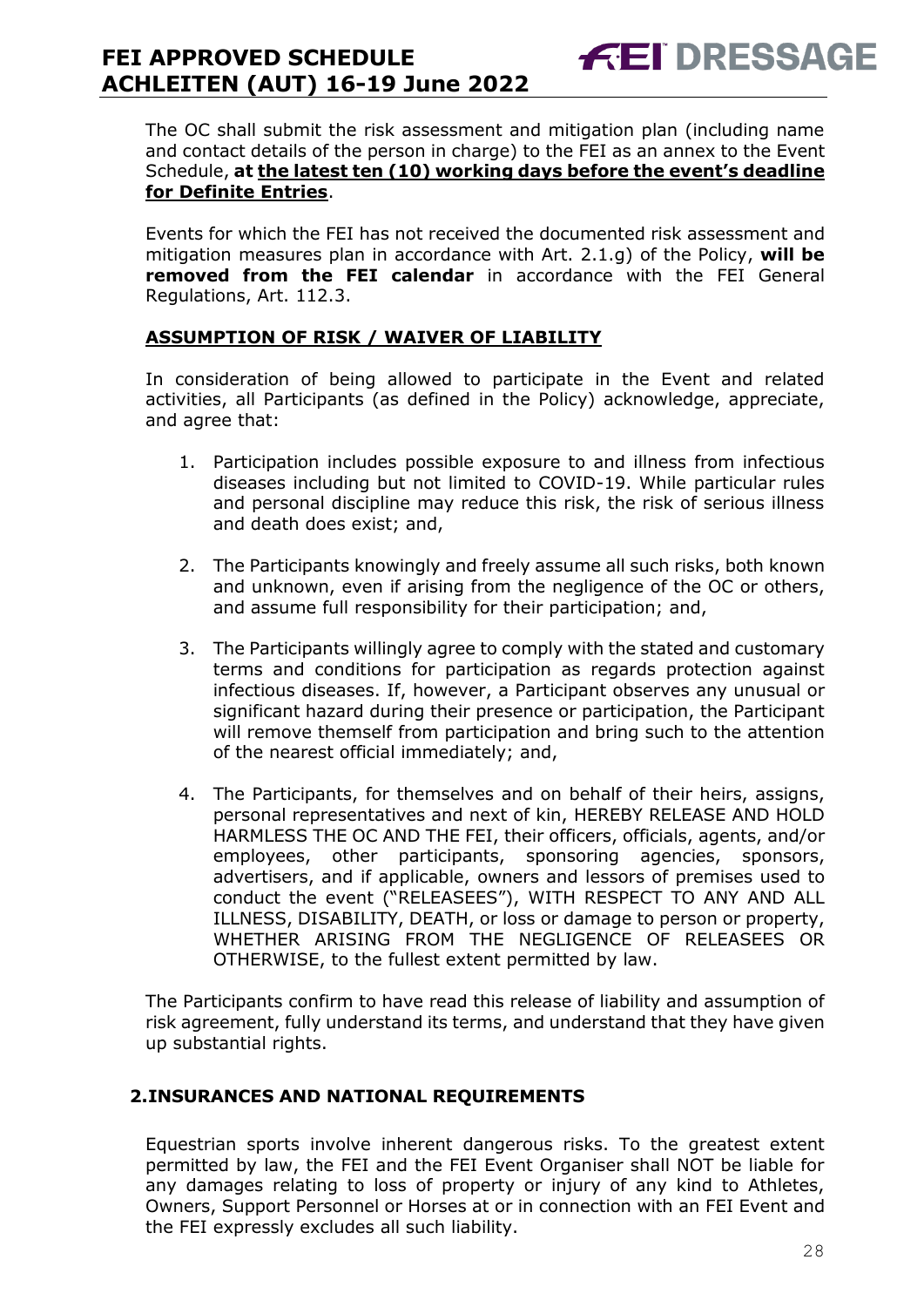#### **2.1 ATHLETES, OWNERS AND SUPPORT PERSONNEL**

#### **2.1.1 Personal Accident and Health Insurance**

It is your responsibility as an Athlete/Owner/ Support Personnel to ensure that you have adequate personal accident insurance in place to cover your participation at FEI Events and in particular to insure against any personal injury or medical expenses arising from an accident, injury or illness which may occur at a FEI Event.

You should check with your National Federation to confirm if your National Federation's insurance policy (if any) covers personal accidents and/or illnesses which may occur when you are attending at/participating in FEI Events.

If your National Federation does not have a personal accident/health insurance policy or if the National Federation's insurance policy does not cover personal accident or health claims, then you should obtain your own personal accident and health insurance policy to cover your attendance/participation at FEI Events.

#### **2.1.2 Personal Property Insurance**

You should also ensure that you are insured against property loss, theft or damage which may occur at an FEI Event.

Again, the advice is to check with your National Federation to confirm if they have an insurance policy in place which would cover you in case of such property loss, theft or damage. If not, then you should obtain your own personal property insurance to cover such situations.

#### **2.1.3 Press Equipment**

Press equipment and other items left in the Press workroom, Press lockers, the Press Tribune or anywhere on the showgrounds are left entirely at the owner's risk. The Organising Committee does not accept any responsibility for any loss or damage to such equipment or items. Members of the Press are advised not to leave any equipment or personal items unattended.

#### **2.2 ATHLETES AND OWNERS**

#### **2.2.1 Third Party Liability Insurance**

As an Athlete/Owner you are personally responsible for damages to third parties caused by you, your employees, Support Personnel, your agents or your Horses. You are, therefore, strongly advised to take out third-party liability insurance providing full coverage in relation to FEI Events at home and abroad, and to keep the policy up to date.

The FEI and the Organiser will NOT be responsible for any damage caused to third parties by you, your employees, Support Personnel, your agents or your Horses.

#### **2.2.2 Additional Liability Information**

N/A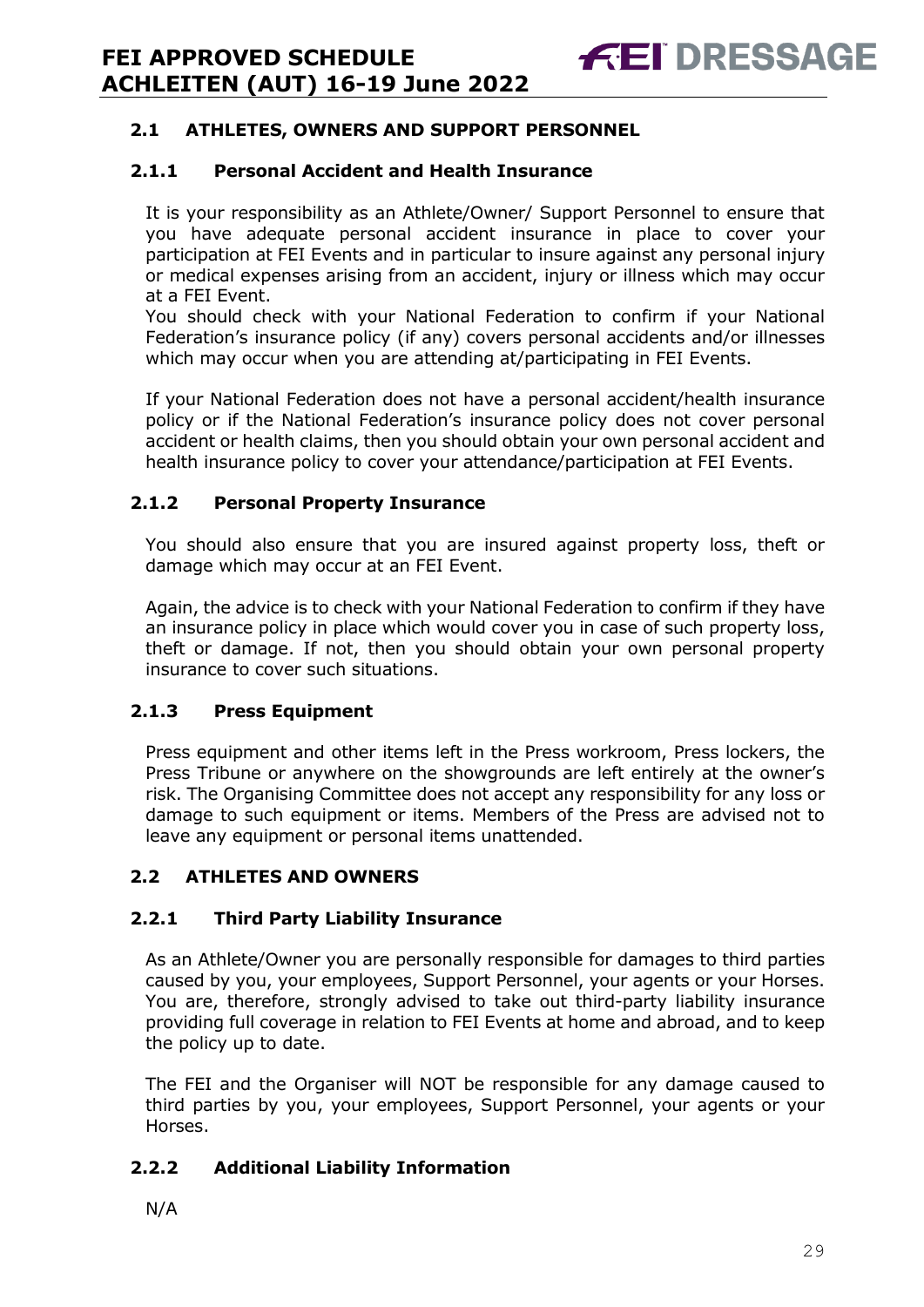#### **2.2.3 Horse Insurance**

As an Owner you should ensure that your Horses are adequately insured against any injuries or illnesses they may sustain while participating at a FEI Event.

#### <span id="page-29-0"></span>**3.PROTESTS/APPEALS**

To be valid, all Protests and Appeals must be made in writing and accompanied by a deposit of CHF 150.- or equivalent, as mentioned in the FEI General Regulations, Art. 161-162: [https://inside.fei.org/content/general](https://inside.fei.org/content/general-regs-statutes)[regs-statutes](https://inside.fei.org/content/general-regs-statutes)

#### <span id="page-29-1"></span>**4.DISPUTES**

In the event of any discussion concerning the interpretation of the schedule (in translated languages), the English version will be decisive.

#### <span id="page-29-2"></span>**5.MODIFICATION TO SCHEDULE**

In exceptional circumstances, together with the Approval of the Chefs d'Equipe, host NF delegate, if any, and the Ground Jury, the OC may change the schedule in order to clarify any matters arising from an omission or due to unforeseen circumstances. Any such changes must be notified to all Athletes and Officials as soon as possible and they must be reported to the FEI by the Foreign Judge.

#### <span id="page-29-3"></span>**6.ADDITIONAL INFORMATION FROM THE ORGANISER**

| <b>Event's Category</b>               | <b>Age of Athletes</b>                     | <b>Age of Horses</b>      |
|---------------------------------------|--------------------------------------------|---------------------------|
| <b>Grand Prix/Grand Prix Special/</b> | As of 16 <sup>th</sup> year                | Min 8 y.o.                |
| <b>Grand Prix Freestyle/</b>          |                                            |                           |
| Intermediate II/Intermediate          |                                            |                           |
| A/ Intermediate B                     |                                            |                           |
| Prix St. Georges/Intermediate         | As of 16 <sup>th</sup> year                | Min. 7 y.o.               |
| I/ Intermediate I Freestyle           |                                            |                           |
| CH-Y/CDIY/CDIOY                       | As of $16th$ year to end $21st$ year       | Min. 7 y.o.               |
| CH-J/CDIJ/CDIOJ                       | As of $14th$ year to end $18th$ year       | Min. 6 y.o.               |
| CH-P/CDIP/CDIOP                       | As of $12^{th}$ year to end $16^{th}$ year | Min. 6 y.o.               |
| CH-Ch/CDICh/CDIOCh                    | As of $12^{th}$ year to end $14^{th}$ year | Min. 6 y.o.               |
| CH-U25/CDIU25/CDIOU25                 | As of $16th$ year to end $25th$ year       | Min. 8 y.o.               |
| <b>CDIAm</b>                          | As of $26th$ year                          | Min. 7 y.o.               |
|                                       |                                            | Medium tour Min. 8 y.o.   |
| <b>CDIYH</b>                          | As of 16 <sup>th</sup> year                | Min. 5 y.o. - Max. 7 y.o. |
| CH-M-YH-D                             | As of 16 <sup>th</sup> year                | 5 y.o. / 6 y.o. / 7 y.o.  |

#### **Age of Athletes and Horses according to the Event's Category:**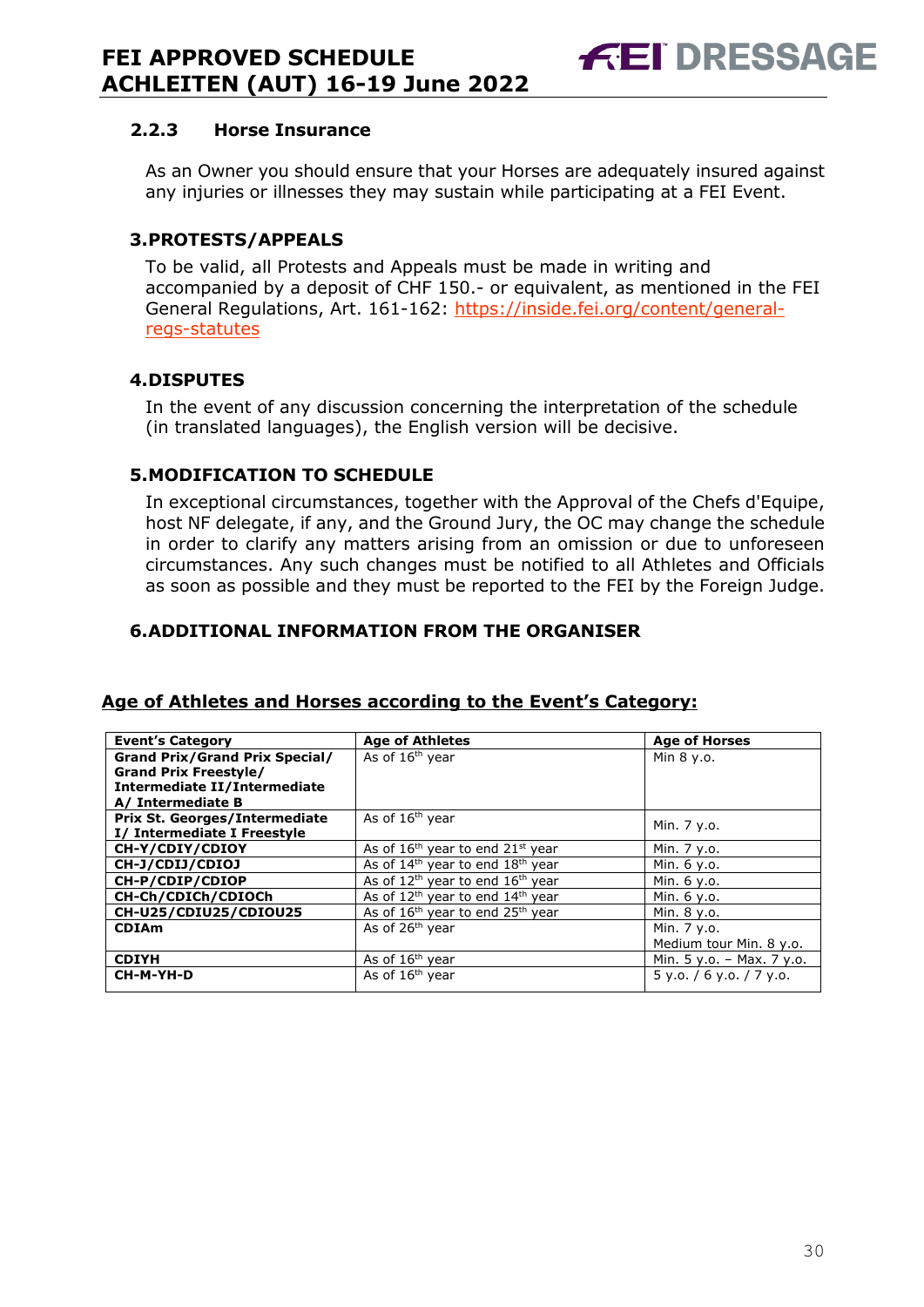#### **DEDUCTIONS FROM PRIZE MONEY AT COMPETITIONS:**

Full details of any deductions from prize money must be outlined in the schedule. This includes government taxes. If it is necessary for Organisers to deduct such taxes, they must provide participants with an official form indicating the amount of tax deducted.

**FEI DRESSAGE** 

The tax form must be provided to the athletes upon arrival and returned to the Organiser prior to departing.

#### **IMPORTANT**

#### **The total amount of prize money shown for each Competition in the schedule must be distributed. (FEI General Regulations, Art. 127-128)**

The value of the  $1<sup>st</sup>$  prize must not exceed  $1/3$  of the total prize money announced for the competition. Distribution of prize money: distributed to 25 % of participants. If there are between 5 and 19 athletes in the competition, min 5 prizes must be distributed.

|  |  | If there are 4 or less athletes in the competition, the table below applies. |  |  |  |  |
|--|--|------------------------------------------------------------------------------|--|--|--|--|
|  |  |                                                                              |  |  |  |  |
|  |  |                                                                              |  |  |  |  |

| Number of<br><b>Starters</b> |     | 2   | 3   | 4   | From 5 and<br>above                                        |
|------------------------------|-----|-----|-----|-----|------------------------------------------------------------|
| $1^{\rm st}$                 | 33% | 33% | 33% | 33% | All the                                                    |
| 2 <sub>nd</sub>              |     | 25% | 25% | 25% | prize                                                      |
| 3 <sup>rd</sup>              |     |     | 20% | 20% | money                                                      |
| 4 <sup>th</sup>              |     |     |     | 15% | scheduled                                                  |
| Total<br>distributed         | 33% | 58% | 78% | 93% | must be<br>distributed<br>among all<br>placed<br>athletes. |

The amount to be given to each athlete must be stated in the schedule.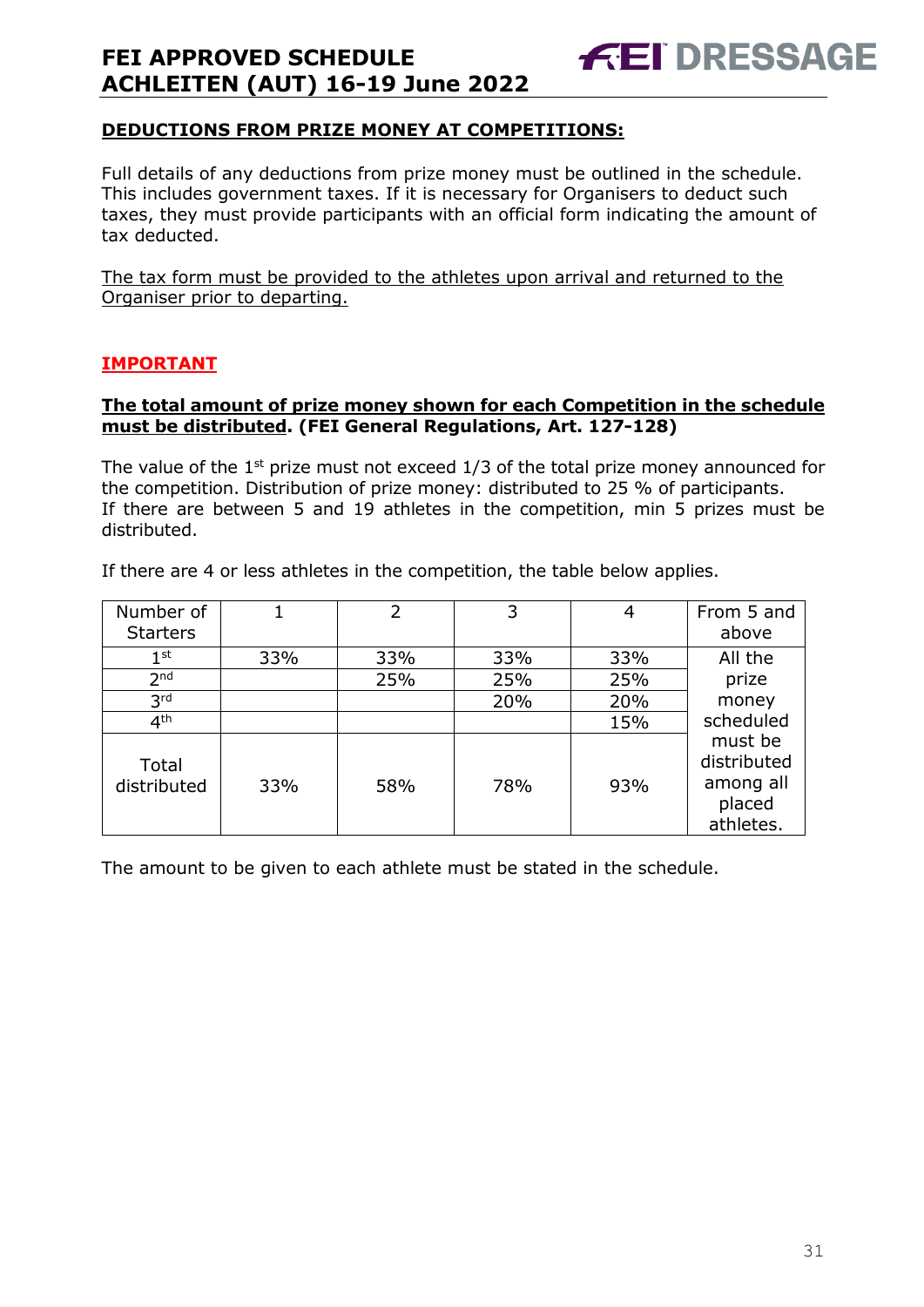**FEI DRESSAGE** 

### <span id="page-31-0"></span>**XV. ANNEXES**

#### <span id="page-31-1"></span>**1. FEI ENTRY SYSTEM**

Please fill the form below in order to provide you and the other members of your committee or your IT Providers access to the FEI Entry System.

| FEI ID <sup>1</sup> : | 10063735                       |                      |
|-----------------------|--------------------------------|----------------------|
| Name*:                | Baur                           |                      |
| First Name*:          | Thomas                         |                      |
| E-Mail*:              | acm.baur@t-online.de           |                      |
| Access Rights*:       | $\boxtimes$ Admin <sup>2</sup> | Consult $3$          |
| FEI $ID^1$ :          | 10086344                       |                      |
| Name*:                | Wenczel                        |                      |
| First Name*:          | Walter                         |                      |
| E-Mail*:              | office@horse-events.at         |                      |
| Access Rights*:       | $\boxtimes$ Admin <sup>2</sup> | Consult <sup>3</sup> |
| FEI $ID^1$ :          |                                |                      |
| Name*:                |                                |                      |
|                       |                                |                      |
| First Name*:          |                                |                      |
| E-Mail*:              |                                |                      |

<sup>1)</sup> If already have an FEI user account.

<sup>2)</sup> Provide you the required access to manage entries and substitutions and download entries/lists.

3) You are just able to consult and download the entries/lists.

\*) Mandatory Fields